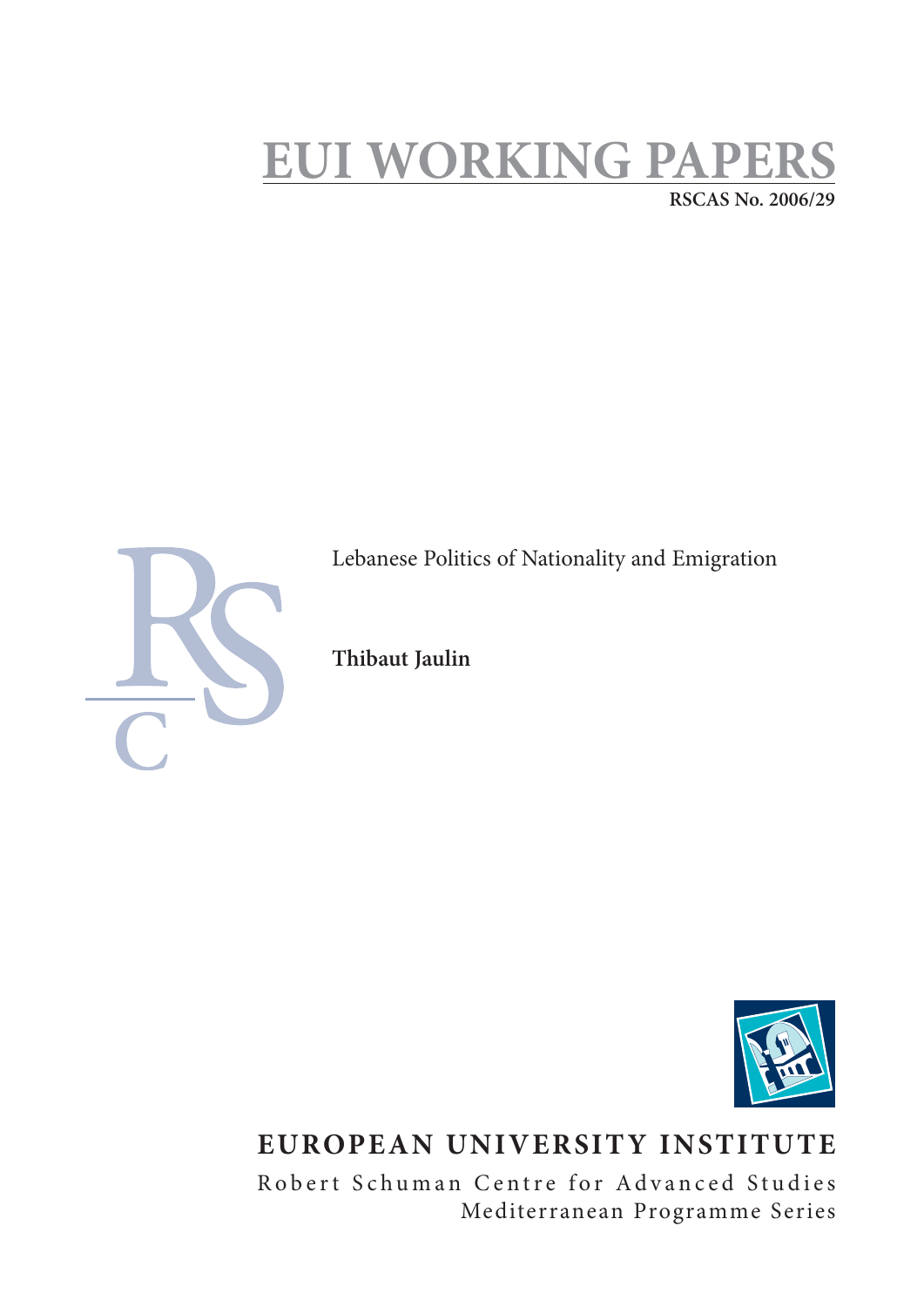## **EUROPEAN UNIVERSITY INSTITUTE, FLORENCE ROBERT SCHUMAN CENTRE FOR ADVANCED STUDIES**

*Lebanese Politics of Nationality and Emigration* 

**THIBAUT JAULIN**

EUI Working Paper **RSCAS** No. 2006/29 **BADIA FIESOLANA, SAN DOMENICO DI FIESOLE (FI)**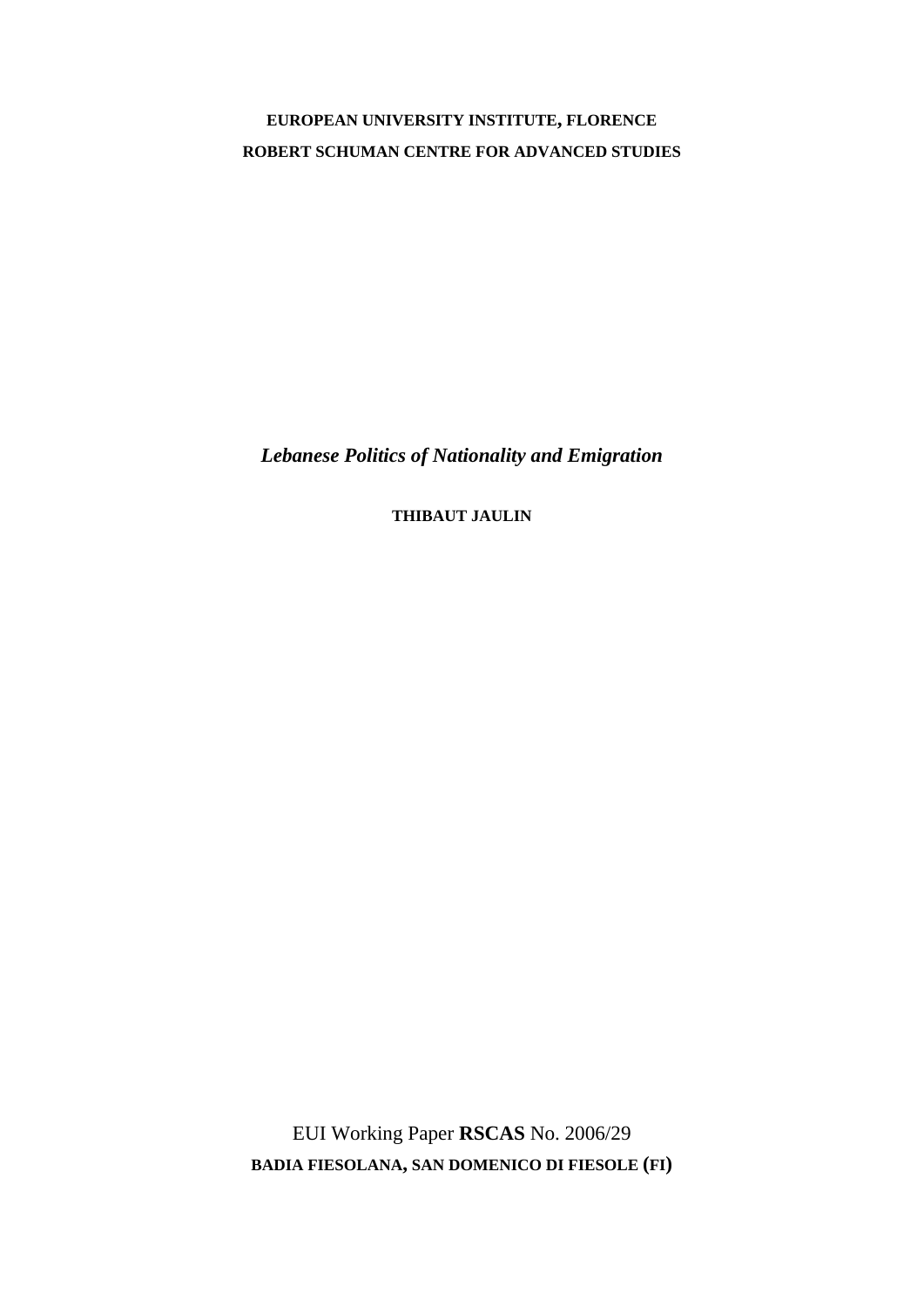© 2006 Thibaut Jaulin

This text may be downloaded only for personal research purposes. Any additional reproduction for such purposes, whether in hard copies or electronically, require the consent of the author. Requests should be addressed directly to the author. See contact details at end of text.

If cited or quoted, reference should be made to the full name of the author, the title, the working paper, or other series, the year and the publisher.

> Any reproductions for other purposes require the consent of the Robert Schuman Centre for Advanced Studies.

The author should inform the Robert Schuman Centre for Advanced Studies at the EUI if the paper will be published elsewhere and also take responsibility for any consequential obligation(s).

ISSN 1028-3625

Printed in Italy in September 2006 European University Institute Badia Fiesolana I – 50016 San Domenico di Fiesole (FI) Italy http://www.iue.it/RSCAS/Publications/ http://cadmus.iue.it/dspace/index.jsp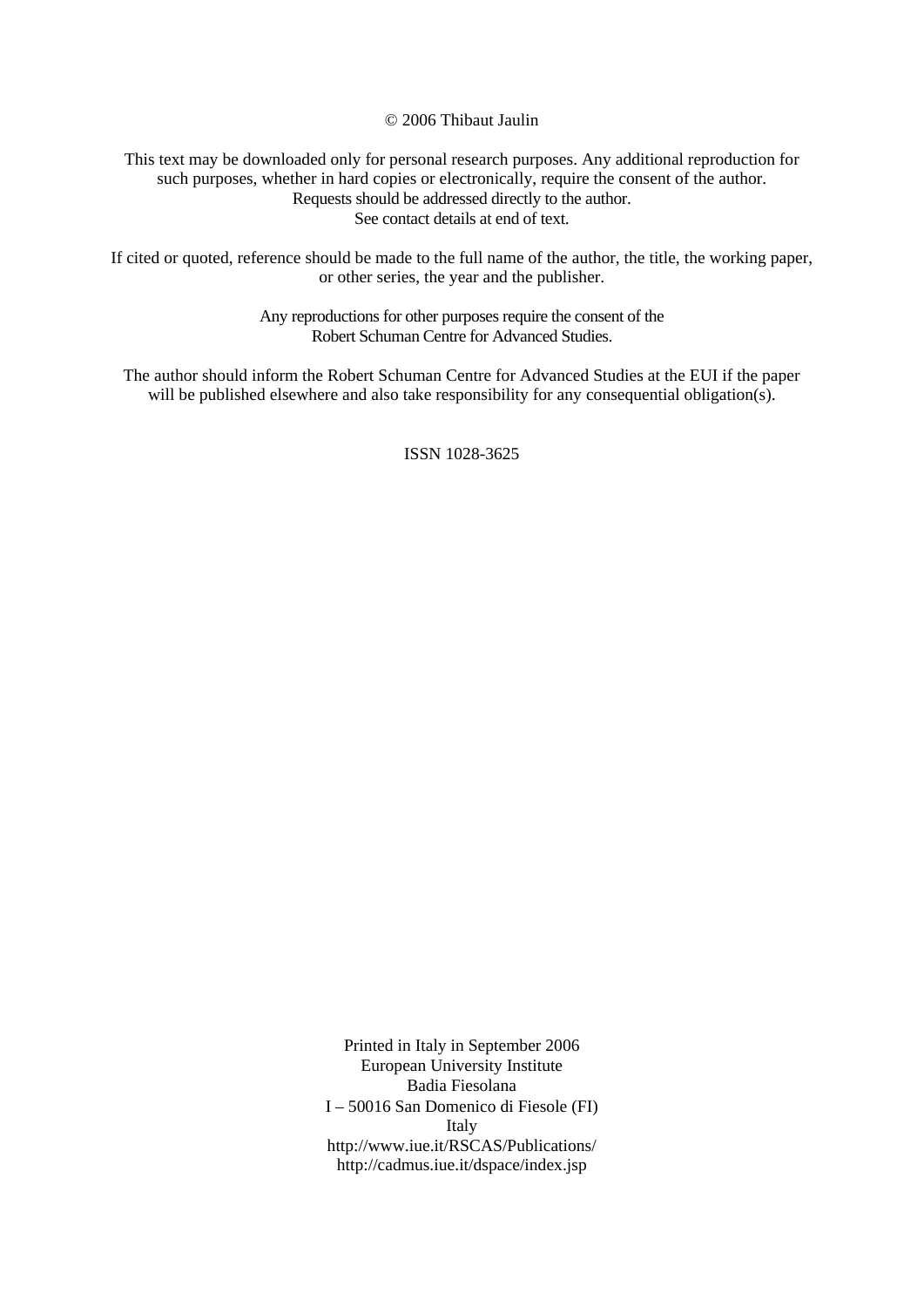## **Robert Schuman Centre for Advanced Studies**

The Robert Schuman Centre for Advanced Studies carries out disciplinary and interdisciplinary research in the areas of European integration and public policy in Europe. It hosts the annual European Forum. Details of this and the other research of the centre can be found on: http://www.iue.it/RSCAS/Research/.

Research publications take the form of Working Papers, Policy Papers, Distinguished Lectures and books. Most of these are also available on the RSCAS website: http://www.iue.it/RSCAS/Publications/.

The EUI and the RSCAS are not responsible for the opinion expressed by the author(s).

## **Mediterranean Programme**

The Mediterranean Programme was set up at the Robert Schuman Centre for Advanced Studies of the European University Institute in 1998. It focuses on the Mediterranean region.

The Mediterranean Programme engages in research with the twin aims of: a) generating intellectually excellent scholarly work; and b) contributing to the general policy debate relating to the flows of persons, goods and ideas between and within the Northern, Eastern, Southern and Western Mediterranean areas.

The Mediterranean Programme and its activities have been financed by: Capitalia, Compagnia di San Paolo, Eni spa, Ente Cassa di Risparmio di Firenze, European Commission, European Investment Bank, Fondazione Monte dei Paschi di Siena, and Regione Toscana.

The Annual Mediterranean Research Meeting brings together scholars from across the region. http://www.iue.it/RSCAS/Research/Mediterranean/Meetings.shtml

*For further information:*  Mediterranean Programme Robert Schuman Centre for Advanced Studies European University Institute Via delle Fontanelle, 19 50016 San Domenico di Fiesole (FI), Italy

 $Fax: + 390554685770$ E-mail: MedProgSecretary@iue.it http://www.iue.it/RSCAS/Research/Mediterranean/Index.shtml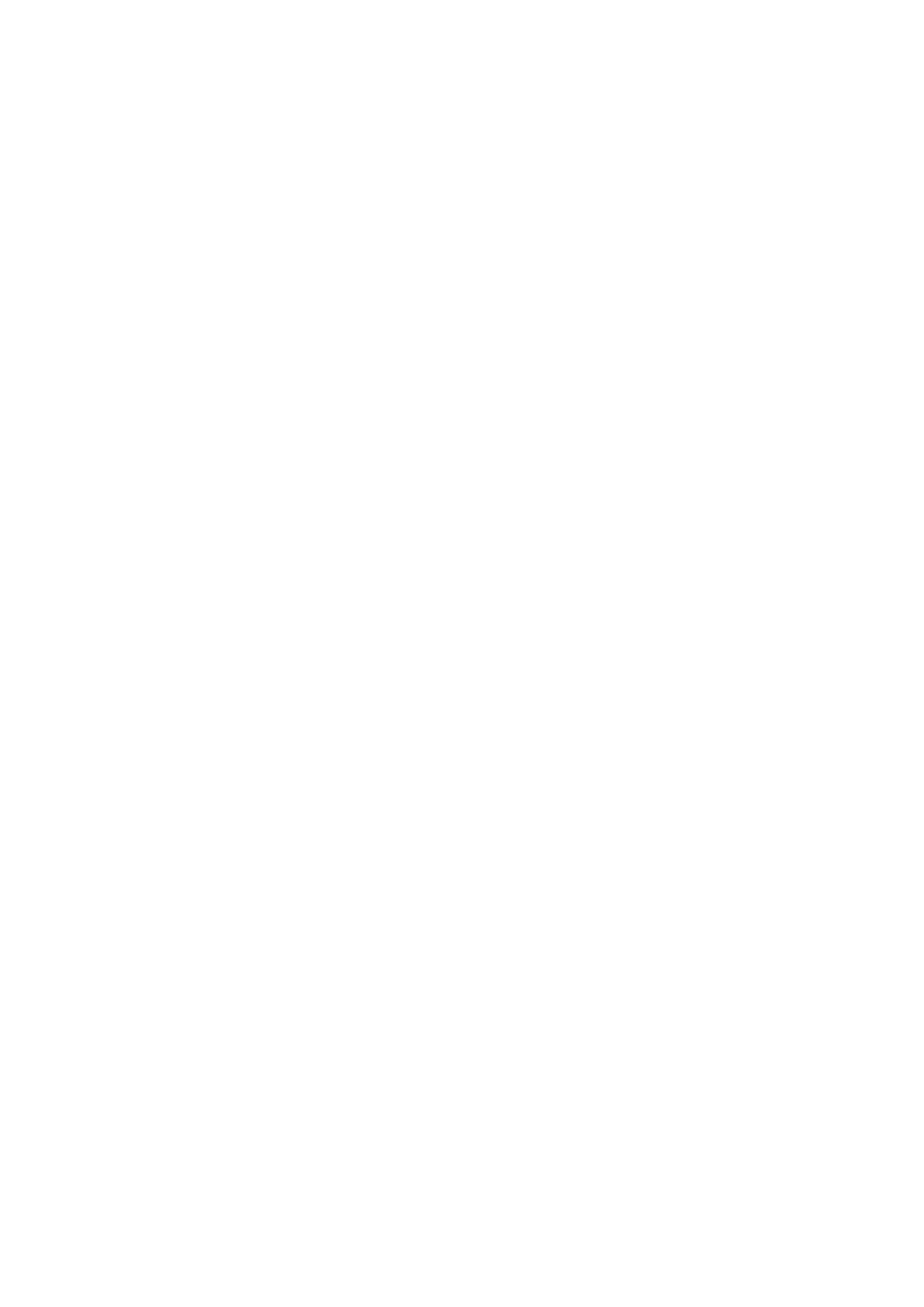## **Abstract**

This paper deals with the issue of nationality in Lebanon, focusing on the legal rights of individuals from Lebanese origin in Lebanon and contemporary debates on this issue. Since the middle of the nineteenth century, numerous Lebanese have migrated from their country. Following the principle of *jus sanguini,* individuals of Lebanese origin can obtain the Lebanese nationality. However, conditions can differ greatly from one case to another. What are the different scenarios and to what legal principles do they correspond? What are the political implications of the law on nationality throughout Lebanon's history? In 1994, the publication of a governmental decree, granting the nationality to tens of thousands of foreigners and stateless individuals, provoked repeated claims to amend the law on nationality. How do the controversies on the confessional and political equilibrium influence the debate on the amendment of the law? I'll show that all these questions relegate to two elements that are central in the construction of Lebanon as a Nation-State: the antagonist conceptions of the nation and the importance of the confessional demography in the consociational democracy.

## **Keywords**

Lebanon, Migration, Nationality, Politics, Treaty of Lausanne, Naturalization, Christian, Election, Michel Murr, Maronite League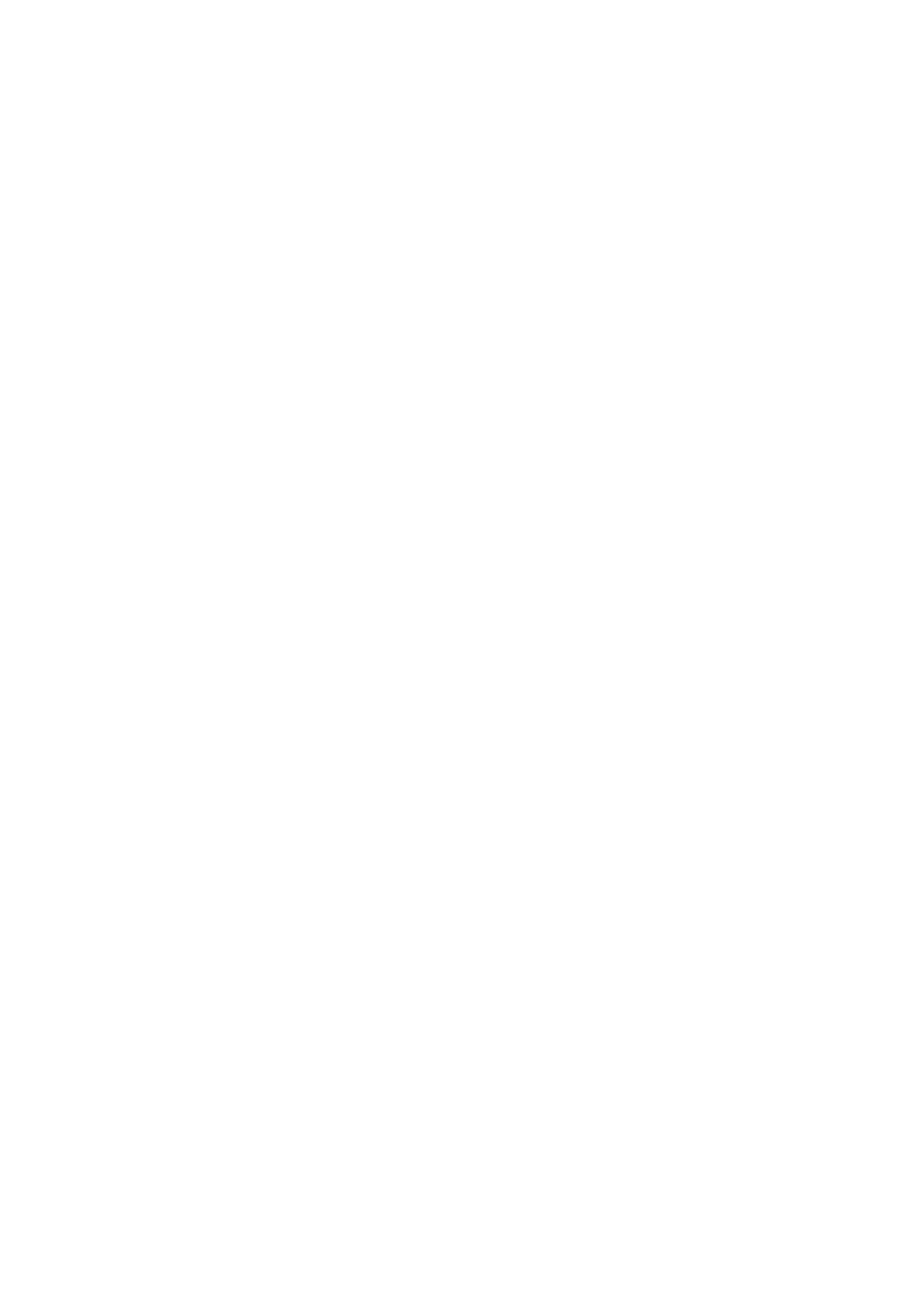## **Introduction**

What are the conditions for an American, a Brazilian or an Australian of Lebanese descent to obtain the nationality of his country of origin? Should the nationality be granted to all those who are originally from Lebanon or only to those residing there? These questions are major issues because of the large groups of refugees and immigrants hosted in Lebanon and because of the importance of the Lebanese communities abroad. The latter is composed of migrants who left Lebanon in successive waves starting in the middle of the nineteenth century, and of their descendants. Because of the various degrees of integration in the host countries, it is difficult to properly estimate this 'diaspora', or *intishâr* as it is called in Arabic. It is usually estimated to comprise between 4 million persons (Consultative Center for Studies and Documentation, 1996) and 13 million (Maronite League), which is quite considerable compared to 3 700 000 Lebanese residents (CARIM).

Among the communities abroad, it is difficult to know how many persons carry the Lebanese nationality. Approximately between 600 000 and 800 000 persons have migrated since 1975 (CARIM). This figure appears to be quite reliable because they all still have the nationality. To this we should add the descendants of those who migrated before and after 1975 and whose births were registered in the consulates but here official data are not public, if they exist. Therefore, the approximation of 1 200 000 persons abroad carrying the Lebanese nationality (Information International, 2001) is not unlikely, though probably overestimated.

Statistical uncertainties are due to the facts that political and confessional issues linked with demographic questions prevent the production and diffusion of official statistical data (Vloerberghs, 2004). Moreover, counting migrants and evaluating diasporic communities raise various questions concerning the definition of migrations and diasporas (Fargues, 2006).

The conditions for an American, a Brazilian or an Australian with Lebanese origins to recover the Lebanese nationality follow different rules, depending on whether his Lebanese ancestor was a man or a woman and whether s/he possessed the Lebanese or the Ottoman nationality. What are the different scenarios and to which legal principles do they correspond? What are the political implications of the law on nationality and naturalization throughout the history of the country? What is at stake in discussions about the amendment of this law?

I'll show that all these questions relegate to two elements that are central in the construction of Lebanon as a Nation-State: on the one hand, the antagonist conceptions of the nation (Beydoun, 1984 ; Firro, 2003), and on the other hand, the importance of the confessional demography in the consociational democracy (Bookman, 1997).<sup>1</sup>

After a short introduction to the historical and political Lebanese background, the first part of this paper explains and analyzes the Lebanese legislation on nationality. By focusing on the case of the emigrants it shows the conflicting definitions of the national identity and the fears related to the confessional balance. The second part deals with the contemporary political debate on naturalization and the political and electoral games played by politicians.

#### **Historical and Political Framework**

The dismantlement of the Ottoman Empire after WWI gave rise to the delimitation of new territories and the definition of new identities. According to the Treaty of Lausanne, 24 July 1923, Turkey, as the heritor of the Ottoman Empire, transferred its sovereignty on these territories and its people to the new states that emerged: Lebanon, Syria, Jordan, etc.

<sup>1</sup> This matter is also related to the broader thematic of population engineering, see Michel Foucault on biopolitics (1997)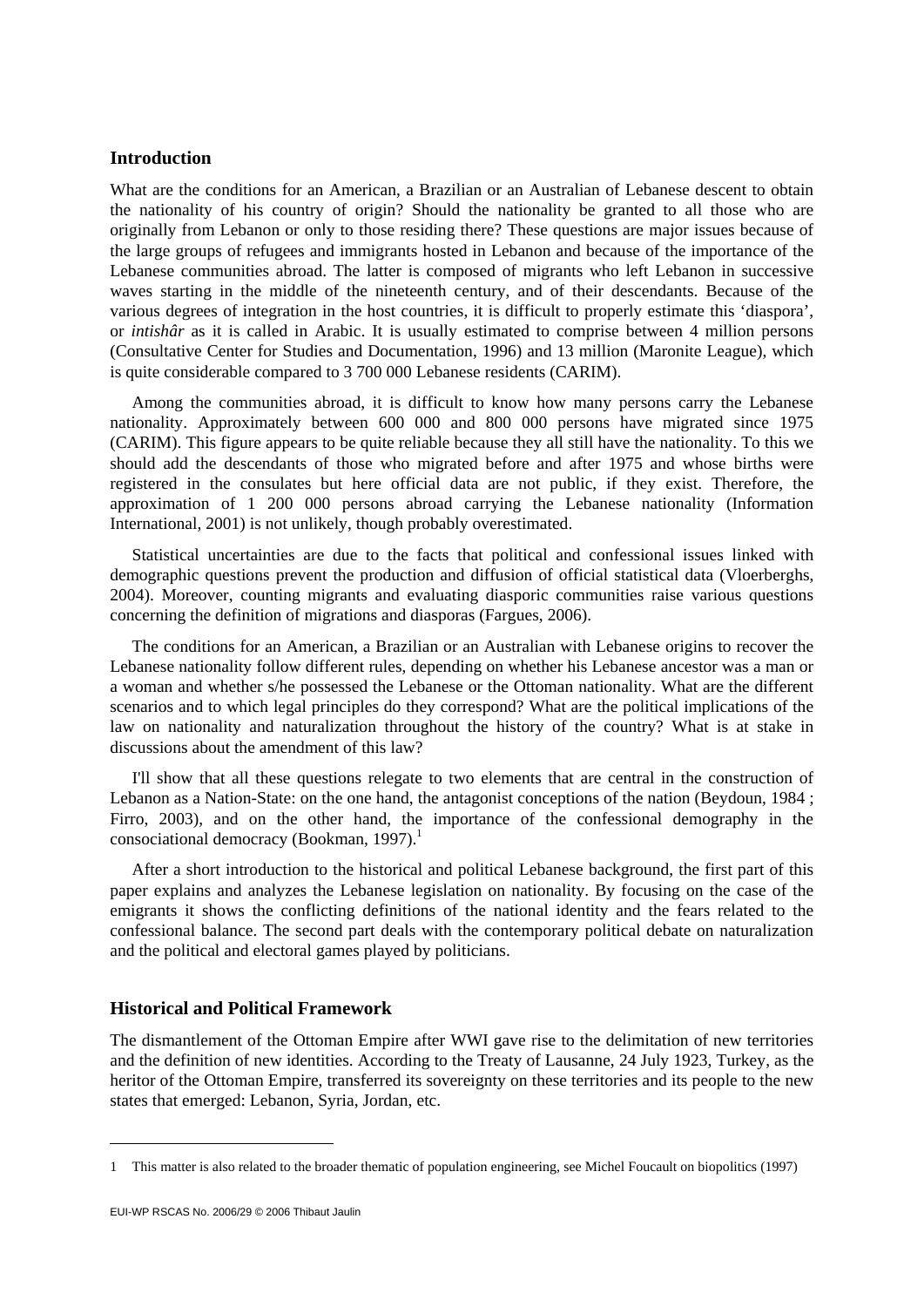In a region where ancient commercial exchanges and internal migrations are at the basis of cultural and linguistic integration, the definition of the criteria of these new national identities and territories constituted a major problem.<sup>2</sup> In the Lebanese political arena, two major conflicting political currents arose: *Lebanism* and *Arabism* (Firro, 2003: 17-67). While the first highlights the religious and geographic specificity of Lebanon, the second emphasizes the cultural and linguistic unity of the Middle-East.

The norms of nationality implanted by the Treaty of Lausanne were based on both the principles of *jus solis* and *jus sanguinis*. First, every Ottoman citizen obtained the nationality of his country of residence. Second, those Ottomans who lived in a region of the Empire different from their region of origin had the right to choose the nationality of their country of origin within two years but, when exercising this choice, they had to transfer their residence permanently within the year. Third, Ottomans who lived abroad also obtained the right to choose the nationality of their country of origin within a delay of two years but without being obliged to change residency.

Under the French and British Mandates most of the Middle Eastern states adopted *jus sanguinis* as the main principle of nationality and thus restricted the possibility for foreigners to be naturalized. The Lebanese legislation on nationality does not differ from these general principles but some of its aspects illustrate the conflicting definitions of the national identity and reveal the fears related to the confessional equilibrium.

When France proclaimed the Greater Lebanon in 1920, it created a confessional political system in which the major executive positions and the parliamentary seats were distributed among the different religious confessions. On the basis of a census held in 1932 (Maktabi, 1999), the president of the Republic was a Maronite and Christians held the majority in the Parliament, concentrating the executive and legislative power. Until today the fear of major changes in the confessional equilibrium has prevented the organization of a new census.

Nowadays, despite the lack of statistics, it is generally admitted that Muslims outnumber the Christians and that the Shi'ite are the largest community. However, the distribution of power represents less these fluctuations in demographics than a political balance of power, result of a political consensus between elites, usually under the patronage of international powers. In 1943, Bechara el-Khoury and Riad el-Solh, leaders of the Maronites and the Sunnites, agreed orally on a compromise, called the National Pact. By this pact both leaders accepted the Lebanese independence (i.e. meaning the consecration of the partition with Syria and the end of the French mandate) and the confessional political system. In 1989, after 15 years of civil war, the Taëf Agreements introduced some major modifications in the balance of power. The Parliamentary seats were equally distributed between Christians and Muslims and the executive power shared between the three presidencies: the President of the Republic, Maronite, the Prime Minister, Sunnit, and the President of the Parliament, Shi'ite.

Confessional demography, nevertheless, still plays a major role in politics because of the electoral system. Parliamentary seats are equally distributed among Christians and Muslims and allocated to the different sects according to their importance. But the voters can elect any candidate within their constituency. This means that candidates for a Maronite seat have to be Maronite but are elected by any voter registered in the constituency. Considering the confessional mix of the Lebanese territory, the delimitation of the constituencies is a major issue in the electoral law and larger electoral constituencies, with a mixed voting body, usually favour candidates of the majority.

One way to weigh on the results of the elections is to register groups of people on electoral lists of places different from their place of residence. This illegal practice has been observed in 1996 for recently naturalized individuals (Verdeil, 2005). For the same reason, the claim for the right to vote

<sup>2</sup> The issue of the relation between nationality, citizenship and migrations, is very interestingly analyzed by Jean Leca for contemporary Europe (Leca: 1992)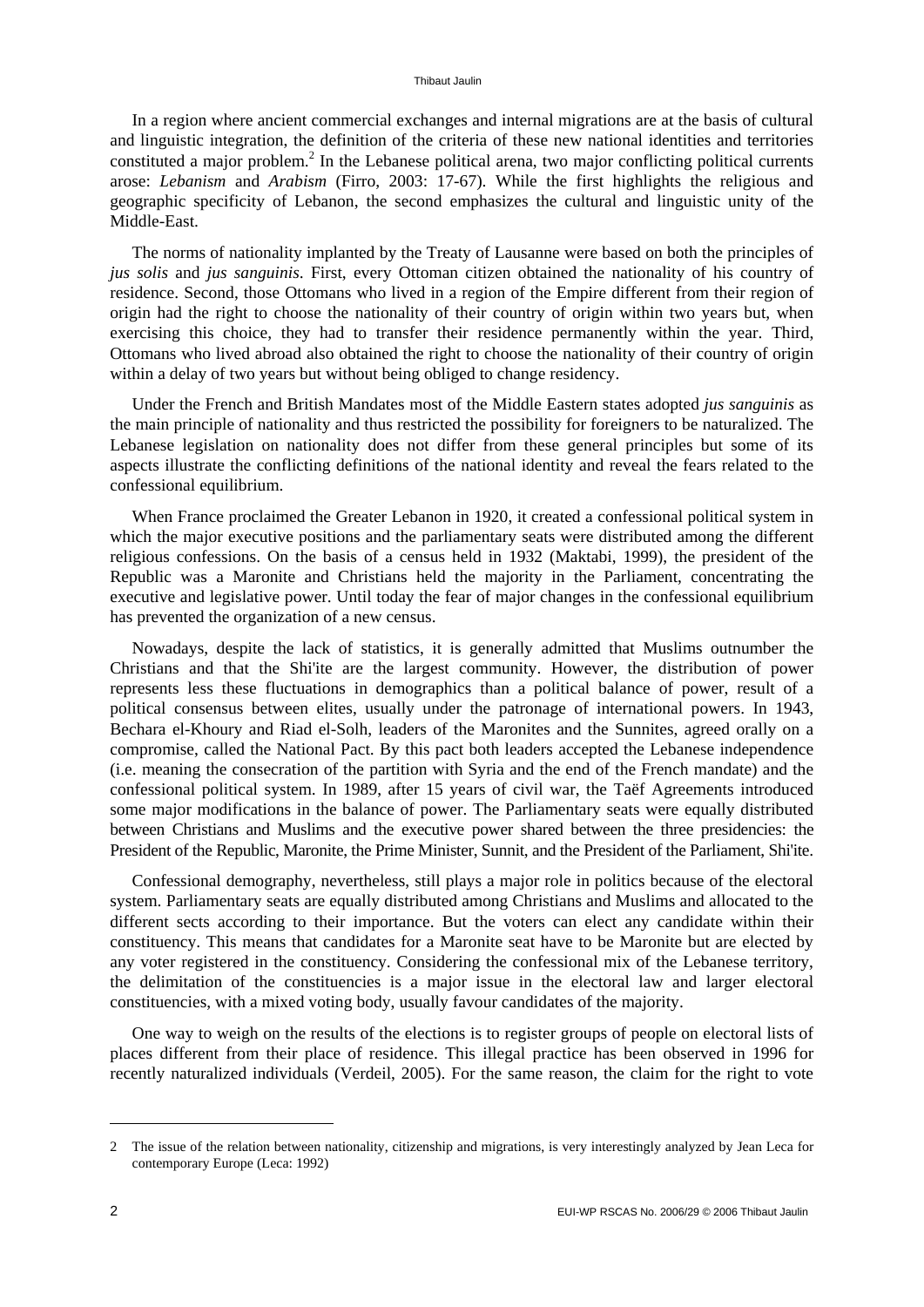abroad (which would greatly modify the electoral game in itself), when associated with the claim for the restitution of the nationality to Lebanese descendants, generates a debate, which concerns major political issues.

#### **The Lebanese Nationality and the Emigrants**

The Lebanese nationality was legally created on 30 August 1924 with decree 2825 applying the Lausanne Treaty. One year later, decree 15/S of 19 January 1925 defined the rules of the transmission and attribution of the nationality. These decrees were inspired by the Ottoman law of 19 January 1869, which was itself inspired by the French code of nationality. Under the Mandate and Independence afterwards, laws and decrees modified and enriched the legislation, namely on the issue of the loss of nationality. Disregarding the fact that the laws contain incoherencies, all attempts to establish a new code of nationality have been blocked because of internal political struggles.

According to decree 15/S, an individual whose father is Lebanese is also Lebanese. A Lebanese woman does not transmit the nationality to her children unless in exceptional cases. When a Lebanese man marries a foreign woman she obtains the nationality automatically. But when a Lebanese woman marries a foreign man he is liable to foregoing agreement of the government to obtain the nationality, as the foreigner born in Lebanon or the one who resides in the country for minimum five years. Such naturalizations are liable to a political decision, as will be explained. To summarize, the norm of the transmission of the nationality is patrilinear affiliation and naturalization is almost always subject to the discretionary power of the State.

In this respect, Lebanon is not different from other countries in the Middle East but with the exception of Lebanon, all Arab states facilitate the naturalization of Arab nationals. This shows the ambivalent perception of Lebanon as an Arab country.

Concerning individuals of Lebanese origin, two types have to be distinguished. There are those whose ancestor carried the Lebanese nationality and those whose ancestor never obtained the nationality, which was the case for many emigrants who migrated as Ottoman citizens before the creation of Greater Lebanon. For the first group, to obtain the nationality, it is enough to prove one's descent even if one's birth has not been registered at the Lebanese consulate. The law considers this a case of 'confidential birth' without consequences for the nationality (Consultative Center for Studies and Documentation, 1998: 6). The second case is different because even if 'Lebanese origin' is established, the law demands that the solicitor commits himself to return to Lebanon for good (Baz, 1969: 238-240). In order to understand these Lebanese particularities, we'll have to go back to the conditions of the attribution of the nationality to emigrants after the creation of Greater Lebanon according to the Treaty of Lausanne.

#### *The Entitlement To Option*

The entitlement to option refers to the possibility, under certain conditions, for Ottoman citizens to choose a nationality that is different from that of the country where they reside. As it was said, according to article 30 of the Treaty of Lausanne, the Ottoman subject acquired *ipso facto* the nationality of the state where they were usually residing at the date of the implementation of the Treaty, for Lebanon on 30 August 1924. But according to articles 31 through 33, and under specific conditions, it was also possible to choose the nationality of another state succeeding the Ottoman Empire. Finally, according to article 34, those residing abroad could choose the nationality of their country of origin. The possibility to choose a different nationality remained open for two years. These articles combined the principles of *jus sanguinis* and *jus solis*.

Two scenarios are taken into consideration. In the first one, according to articles 31-33, those who lived in Ottoman territories could choose the Turkish nationality (article 31) or the nationality of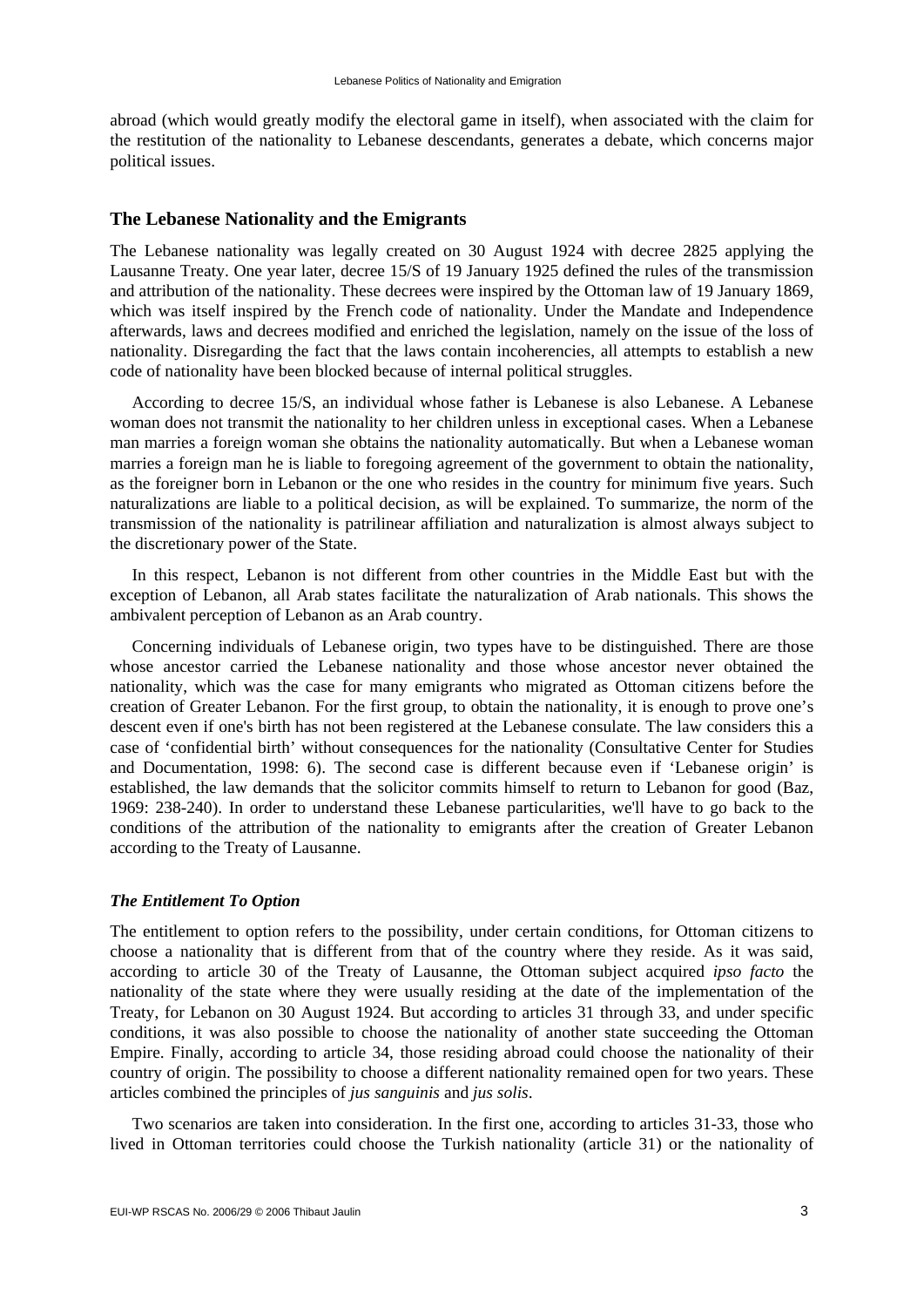another state succeeding the Empire (article 32). However, it was specified that they had to differ in *race* from the majority of the population of the territory where they resided and had to choose the nationality of a state where the majority of the population was from the same *race* (article 32). The use of the word *race* is confusing but can be understood as 'origin' (Abu Dib, 2001: 110). Moreover, they had to transfer their permanent residency to the state, for which nationality they opted, within 12 months or their entitlement to option would be cancelled (article 33). The second scenario concerns those who lived abroad. For them, the conditions were different since they could only choose their country of origin and were not obliged to transfer their residency (article 34).

It is important to emphasize that the Treaty of Lausanne applied two mechanisms of option, for the persons within the Empire and for the migrants abroad. Various reasons can explain this difference. On the one hand, considering the economic importance of emigration for sending countries, through remittances, it would have been counterproductive to oblige emigrants to come back home. Moreover, in the case of Lebanon, their weight in the confessional balance was a major political issue. Bilateral agreements with Turkey resulted in the renewal of the delay during which migrants could opt for the Lebanese nationality in 1937 and in 1952.

On the other hand, migrations within the empire were perceived differently, because migration was seen as contradictory with nation state building. In the beginning of the last century, more than today, the nation-state ideology recommended the adequacy between residence and national belonging (Gellner, 1989). For Turkey and the countries detached from the Ottoman Empire, the unique allegiance of the population was a major issue because they inherited a religious and ethnic mosaic and were engaged in the process of nation-building. Turkey, more than others, tried to homogenize its population. This led to the genocide of the Armenians and mass exchanges of population with Greece. Article 33 of Lausanne's treaty was a tool to promote homogenization even if section III guaranteed the rights of the minorities. Later on, Turkey encouraged the persons who had chosen a different nationality to transfer their residency by signing several bilateral agreements to renew the one year delay.

Also international migrations challenge the homogenization of the population and both sending countries and receiving countries have prohibited the double nationality, some countries, among them the United State, signed agreements with sending countries to recognize the double status of the migrants and to define their rights and obligations. In Lebanon, following the Gouraud-Knabenshue agreement (15 November 1921), a Lebanese migrant who has been naturalized in the U.S., upon his return to Lebanon, can only enjoy the protection of the American consulate during the two first years of his stay.

#### *How Many Opt for a Different Nationality?*

Ottomans of Lebanese origin living abroad on 30 August 1924, had to turn to the French diplomatic and consular agents, within a period of two years in order to obtain the Lebanese nationality and to be inscribed in the registers of the Civil Status. It is possible that many of them were unable to do so because they lived too far away from a French consulate or were not informed about the procedure. Later on, this argument was used to justify the bilateral agreements to extend the time period, a first time in 1937, for one year, and a second time in 1952, for six years. Moreover, different measures facilitated the registration. For example, any act that could be considered an evident manifestation of the will to preserve the Lebanese nationality was accepted as such (Abu Dib, 2001: 86).

How many Ottoman emigrants from Lebanese origin obtained the nationality remains uncertain As is often the case when dealing with statistics, the political issues related to the question forbid the production and diffusion of reliable figures. The total of 167 000 persons might be a good estimation (Consultative Center for Studies and Documentation, 1996: 18) but two data are missing: the amount of options during each one of the three delays and the distribution by religious confessions. The table, which relies on the census of 1932 and a government figure of 1943, tries to fill in these gaps.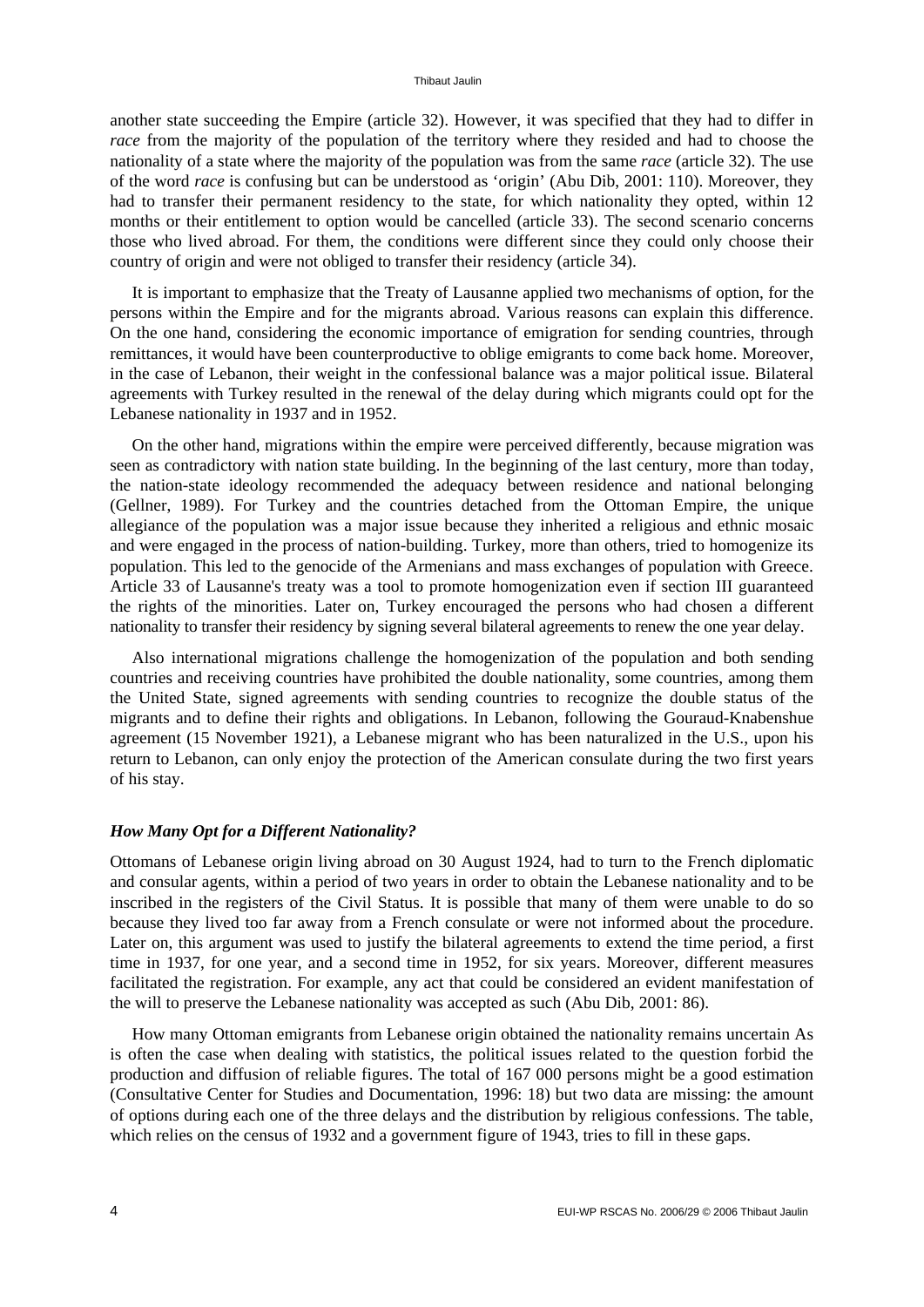|                              | <b>Census of 1932</b><br>from the Official Journal, n°2718, 10 October 1932 |               |                               |               |                 |               | <b>Statistic of 1943</b> |               |                |               |
|------------------------------|-----------------------------------------------------------------------------|---------------|-------------------------------|---------------|-----------------|---------------|--------------------------|---------------|----------------|---------------|
| <b>Confession</b>            | <b>Residents</b>                                                            | $\frac{0}{0}$ | <b>Emigrants before 1924</b>  |               |                 |               |                          |               |                |               |
|                              |                                                                             |               | <b>Not</b><br>paying<br>taxes | $\frac{0}{0}$ | Paying<br>taxes | $\frac{0}{0}$ | <b>Presents</b>          | $\frac{0}{0}$ | <b>Options</b> | $\frac{0}{0}$ |
| Sunnites                     | 178 100                                                                     | 22,44%        | 12 4 93                       | 6,92%         | 2653            | 4,42%         | 225 594                  | 20,80%        | 4913           | 3,07%         |
| Chiites                      | 155 035                                                                     | 19,54%        | 7 5 20                        | 4,02%         | 2977            | 4,96%         | 200 698                  | 18,50%        | 9 3 6 7        | 5,87%         |
| <b>Druzes</b>                | 53 334                                                                      | 6,72%         | 5 2 7 2                       | 2,81%         | 2067            | 3,44%         | 71711                    | 6,61%         | 4863           | 3,04%         |
| <b>Total</b><br>(Muslims)    | 386 469                                                                     | 48,71%        | 25 28 5                       | 13,52%        | 7697            | 13,28%        | 498 003                  | 45,92%        | 19 143         | 11,99%        |
| <b>Maronites</b>             | 227 800                                                                     | 28,71%        | 90 154                        | 48,21%        | 31 697          | 53,29%        | 318 201                  | 29,34%        | 91 278         | 57,20%        |
| Greek<br>Orthodox            | 77 312                                                                      | 9,74%         | 44 068                        | 23,56%        | 12 5 47         | 20,91%        | 106 658                  | 9,83%         | 33 655         | 8.31%         |
| Greek<br>Catholic            | 46 709                                                                      | 5,88%         | 23 7 34                       | 12,69%        | 7 1 9 0         | 11,98%        | 61 956                   | 5,71%         | 13 27 2        | 21,09%        |
| Other<br>Christians          | 45 125                                                                      | 5,7%          | 2 5 5 3                       | 1,38%         | 632             | 0,62%         | 99 603                   | 9,12%         | 2 2 2 5        | 1,4%          |
| <b>Total</b><br>(Christians) | 396 946                                                                     | 50,03%        | 160509                        | 85,84%        | 52 066          | 86,80%        | 586 418                  | 54,07%        | 140 430        | 88%           |
| <b>Total</b>                 | 793 396                                                                     | 100%          | 186984                        | 100%          | 59 981          | 100%          | 1084421                  | 100%          | 159 573        | 100%          |

#### **Table 1: Number of options by religious confession (1932 and 1943)**

*Notes: Columns in the left-hand section of the table report figures from the 1932 census (Maktabi, 1999: 161), comprising the number of residents in Lebanon and the number of emigrants who left before 1924 and, among the latter ,non-tax payers and tax payers. Next to each column is the percentage of each confession in proportion to the sum. The right-hand section of the table reports the 1943 statistics (Chami, 2002: 14-15). Unlike the 1932 census, the population is divided in presents and options, what means that emigrants who left after 1924 are probably counted with the presents. This could explain the surprising decrease of the proportion of Muslims among the residents in comparison to the resident population of 1932. As previously, next to each column is the percentage of each confession in proportion to the sum.* 

The census of 1932 is of great interest because it distinguishes residents from emigrants. Moreover, the latter are counted separately depending on whether or not they left before or after 30 August 1924 and whether or not they paid taxes. With these figures, it is possible to estimate the number of options during the first period of 1924-1926. But one question arises: did all the emigrants listed in 1932 in the category of those who left before 1924 choose the Lebanese nationality? According to a first hypothesis, this seems logical because they wouldn't have been considered Lebanese and therefore wouldn't have been listed if it were not the case. On the other hand, a different hypothesis might be valid. Since the census was based on the declarations of the families in Lebanon, it is very well possible that migrants were included based on the information of their relatives in Lebanon. In that case we cannot learn much from the number of migrants listed in 1932 in the category of those who left before 1924and only the number of migrants who left before 1924 and who paid taxes can be considered as the minimum amount of options between 1924 and 1926. Indeed, those who paid taxes certainly obtained the nationality since taxes can be interpreted as an evident manifestation of the will to preserve the Lebanese nationality. The first hypothesis, giving a total of 186 000 option, is less probable than the latter with 60 000 cases, also because it does not fit with other figures.

The second interesting point of the 1932 census is that it shows that it were mainly Christian migrants that used their entitlement to option. Until the 1920's, Lebanese migrants generally came from the Christian area of Mount Lebanon. Comparison of the confessional distribution of the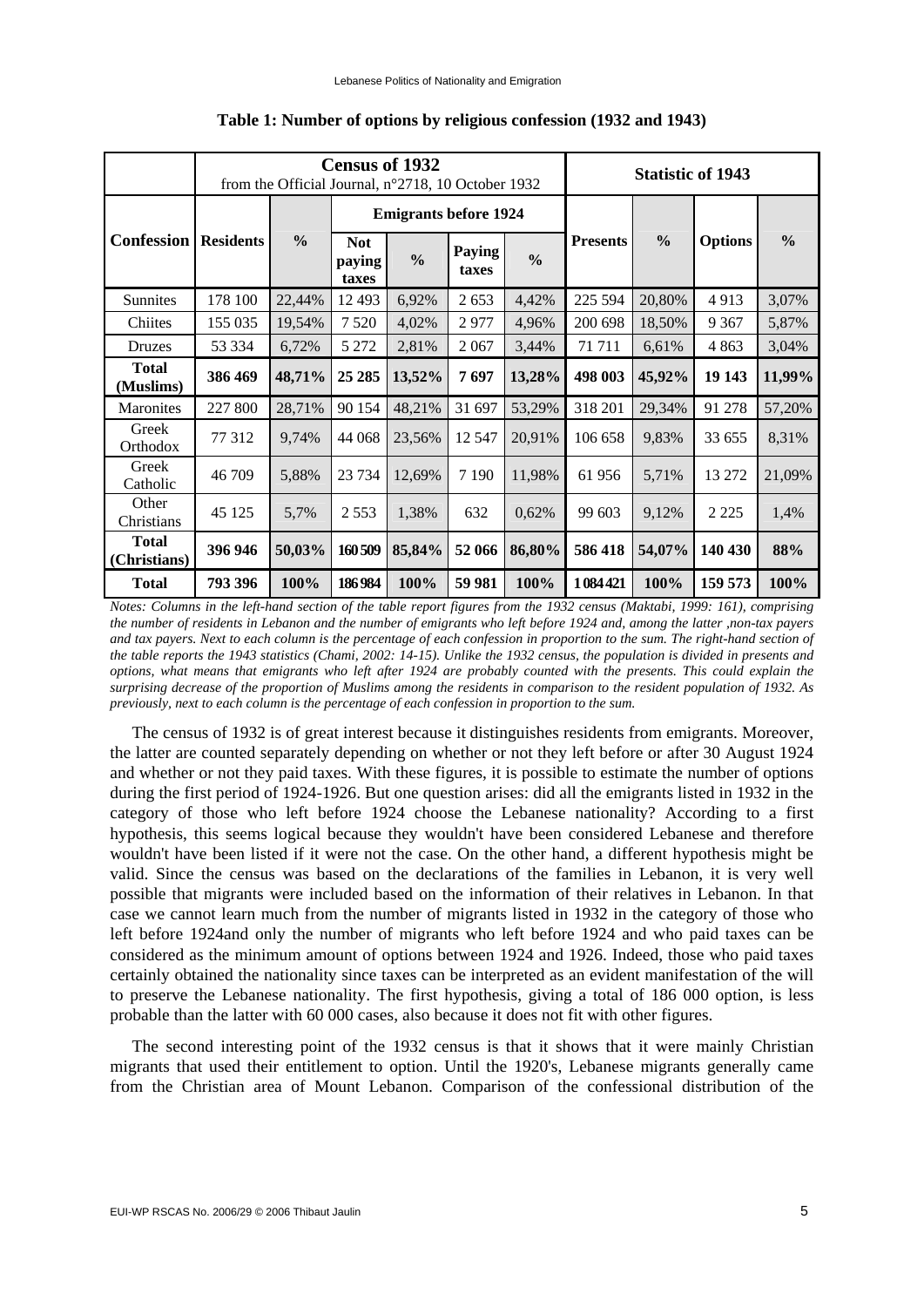population among resident and migrants shows that the main Christian communities<sup>3</sup> (Maronite, Greek Catholic and Greek Orthodox) are overrepresented among the latter.

The second part of the table confirms this conclusion. These data are based on a government statement from 1943, just before the independence. The French commissioner had appointed a new President of the Republic, Ayoub Tabet, who tried unsuccessfully to impose a new distribution of the seats in Parliament in favour of the Christians. This repartition of parliamentary seats would be proportional to the whole population, residents and 'emigrants', that-is-to-say those who had chosen the nationality. In a very polemic context, Tabet published the details of a poll and declared that, since 1924, 159 573 Lebanese entitled to the option had exercised their right in order to obtain the nationality. The total of the options remains however unknown since the outcome of the last extension, between 1952 and 1956 is unknown.

The table confirms that the huge majority of the options were Maronites, Greek Orthodox and Greek Catholics. This, more than any other reason, explains why the (pro-Christian) government prorogated several time the delay of the option. After the census of 1932, the supporters of *Lebanism* and, among them, those supporting a Christian Lebanon, were worried about future changes in the confessional balance. Some of them thought that the 'livability' of the country depended on the existence of a strong demographic majority of Christians. This was the case for Emile Eddé, president of the Lebanese Republic from 1936 till 1939, who proposed to isolate some large Muslim regions (Tripoli and Jabel Amel) from Greater Lebanon. His proposal was a washout but the confessional demography remained one of the central preoccupations during this period, reflected in the first extension of the delay of the option, agreed upon by Turkey and the Mandatory authorities in 1937.

Less than a decade later, in 1946, an agreement between Lebanon and Turkey provided a new extension, which was not enforced before the  $29<sup>th</sup>$  of September 1952, one week after the election of Camille Chamoun as President of the Republic and following the demission of Bechara el Khoury under the pressure of the street. The extension was valid for two years and was renewed twice. Then, in 1958, probably because of the political instability of the country and the retreat of Chamoun, no further extension was provided. At the time of the agreement at the end of 1946, Bechara el Khoury was president. Early in 1946, he had supported a new law mainly dealing with the loss of nationality. Among the different articles, one concerned the individuals from Lebanese origin and stipulated that all emigrants from Lebanese origin who wanted to acquire the Lebanese nationality had to return permanently to Lebanon. This law contradicted article 34 of the Treaty of Lausanne that did not constraint the emigrants to come back home. This probably generated disputes among members of el Khoury's government during the year 1946 and the agreement with Turkey can be understood as a way to by-pass the obligation of permanent return.

#### *Return as Condition for Naturalization*

Article 2 of the law of 31 January 1946 stipulates that 'All persons from Lebanese origin, living abroad and not having opted for the nationality, can demand to be considered as Lebanese when they return to Lebanon permanently. A decree will be taken in this sense by the Council of Ministers.' (Baz, 1969: 238)

In fact, the commitment of a permanent return cannot overrule the constitutional right of freedom of movement. Furthermore, the law does not foresee any sanction in case of departure (Baz, 1969: 87 ; Abu Dib, 2001: 125). The conditions to obtain the nationality on the basis of this article are therefore not so hard. However, in 1949, possibly in an attempt too gain more control on who could become Lebanese, the government issued a decree making the procedure more complex. The reason may be

<sup>3</sup> This is not the case for others Christian communities (Armenian, Syriac and Chaldean). It is possible that the clause on the origin in article 34 prevented them to ask for the Lebanese nationality in case they would have wanted it, because they came originally from outside of Lebanon.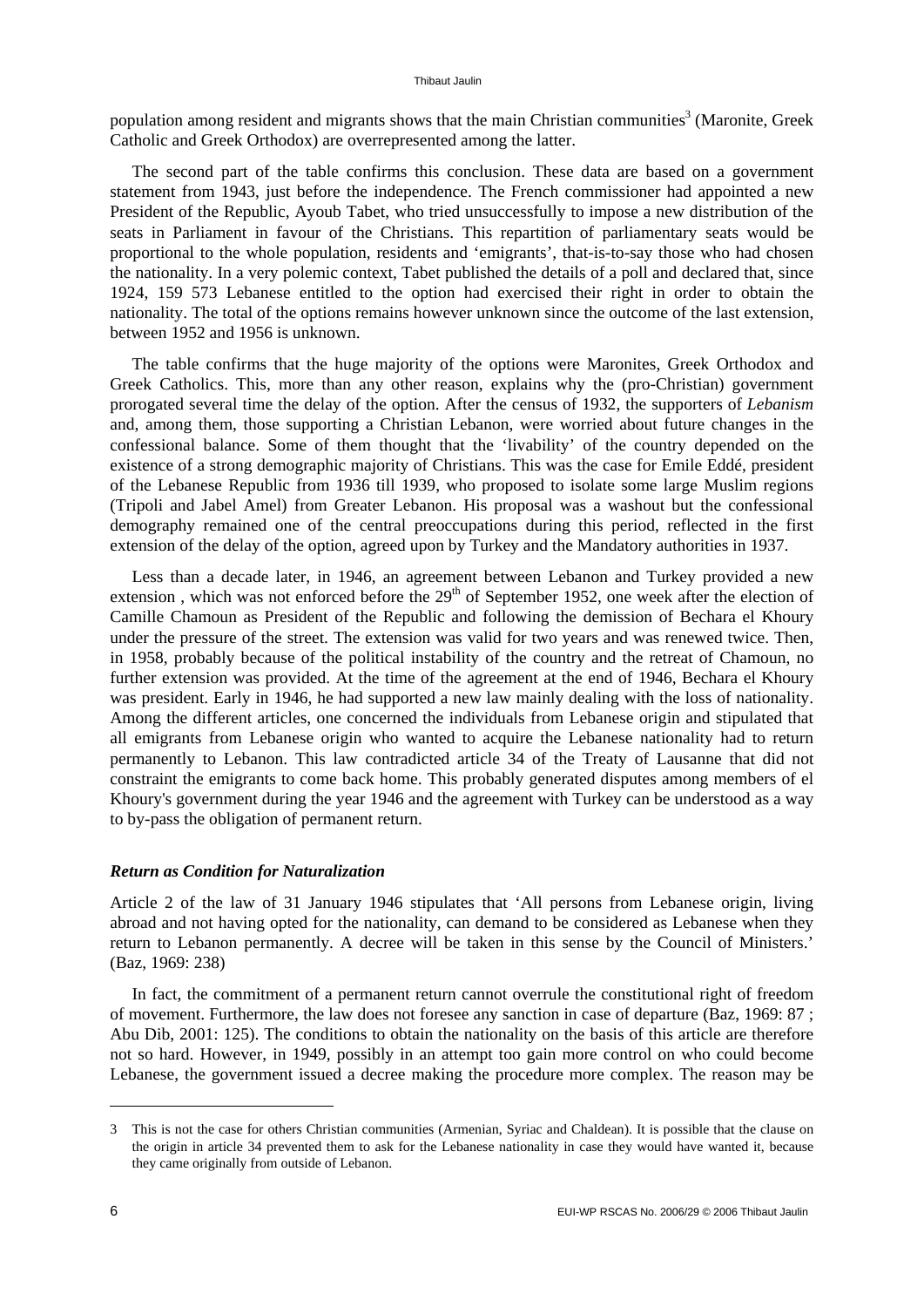that after the 1948's war many Palestinians civilians fleeing the violence took refuge in Lebanon. After the defeat, they couldn't return to Palestine and the Lebanese government had to deal with this refugee population. Some Palestinians, mainly among the Christians and the bourgeoisie, were progressively granted the Lebanese nationality (Sfeir-Khayyat, 2005: 141-150). Some obtained the nationality on the basis of their Lebanese origin, in accordance with the law of 31 January.

Decree no. 398, issued by the government on 26 November 1949 in an attempt too gain more control on the naturalization process, stipulates that once the applicant has proven his origin, the General Security will conduct an inquiry to determine whether he has relatives in Lebanon and whether he inherited goods, after which the Minister of Interior transfers his file to the Council of Ministers with a positive or negative advice. Finally, the applicant has to commit himself in written to reside permanently in Lebanon. Relatively to the terms of the law itself, decree no. 398 implements several changes. First, it complicates the procedure to prove one's Lebanese origin by the inquiry of the General Security. Second, it increases the discretionary power of the government on the naturalization: while the law simply notes that the Council of Ministers will take a decree of naturalization, decree no. 398 confers to the Minister of Interior the power to give positive or negative advices before transferring the file to the Council of Ministers. In the first case, the government cannot object the naturalization unless the conditions of residence and origin are not fulfilled (Dib, 1979: 10). But in the second case, the Ministry of Interior plays a major role what has great repercussions on the political and electoral level because of clientele practices during the elections.

### **The 1994 Naturalization Decree and the Confessional Equilibrium (1994-1999)**

The discretionary power of the State permitted the executive power to decide over the decrees of naturalization in function of confessional, clientele and even financial interests, while at the same time certain categories of people were excluded from the nationality. The number of naturalized persons since Lebanon's independence is unknown, probably hundreds of thousands. An exhaustive study of the politics of naturalization has still to be done. To give an example, between 1958 and 1975, 100 000 persons have been naturalized among whom 88 000 Egyptians of Lebanese origin<sup>4</sup> who 'recovered' the nationality between 1960 and 1964, during the launching of the socialist program of Nasser.

In the 1990's, claims for the reintegration in the nationality of individuals from Lebanese origin are directly related with confessional controversies about the 1994 decree of naturalization. In order to illustrate this relation, it is not our aim here to treat the decree of 1994 in details but it is necessary to deal with it before focusing on the different stages of the debate it engendered.

#### *The Decree of Naturalization of 1994*

After the end of the civil war in 1991 and the legislative elections of 1992, the elaboration of a code of nationality was one of the construction sites for the new government of the new Prime Minister Rafic Hariri. A Commission of Nationality under the presidency of Michel Edde was created, but the proposals of this commission did not obtain the government's support. Instead of a general law project, the government implemented a decree of naturalization. For this purpose a Commission of Naturalization was established, presided by Habib Efrem. After having registered the demands for naturalization until September 1993, the Minister of Interior, Bechara Merhej, announced on the 22 of June 1994 the publication of decree no. 5247. This soon enough became the object of a long political battle. Indeed, in 2003, the Council of State, who was appealed to, asked the Ministry of Interior to reconsider certain applications.<sup>5</sup> The causes of this political struggle are numerous. For its advocates

<sup>4</sup> According to a report of the General Direction of the Personal Status. See *An-Nahar*, 2 September 1975 and *As-Safir*, 7 January 1976.

<sup>5</sup> This reconsideration has not yet been put into practice.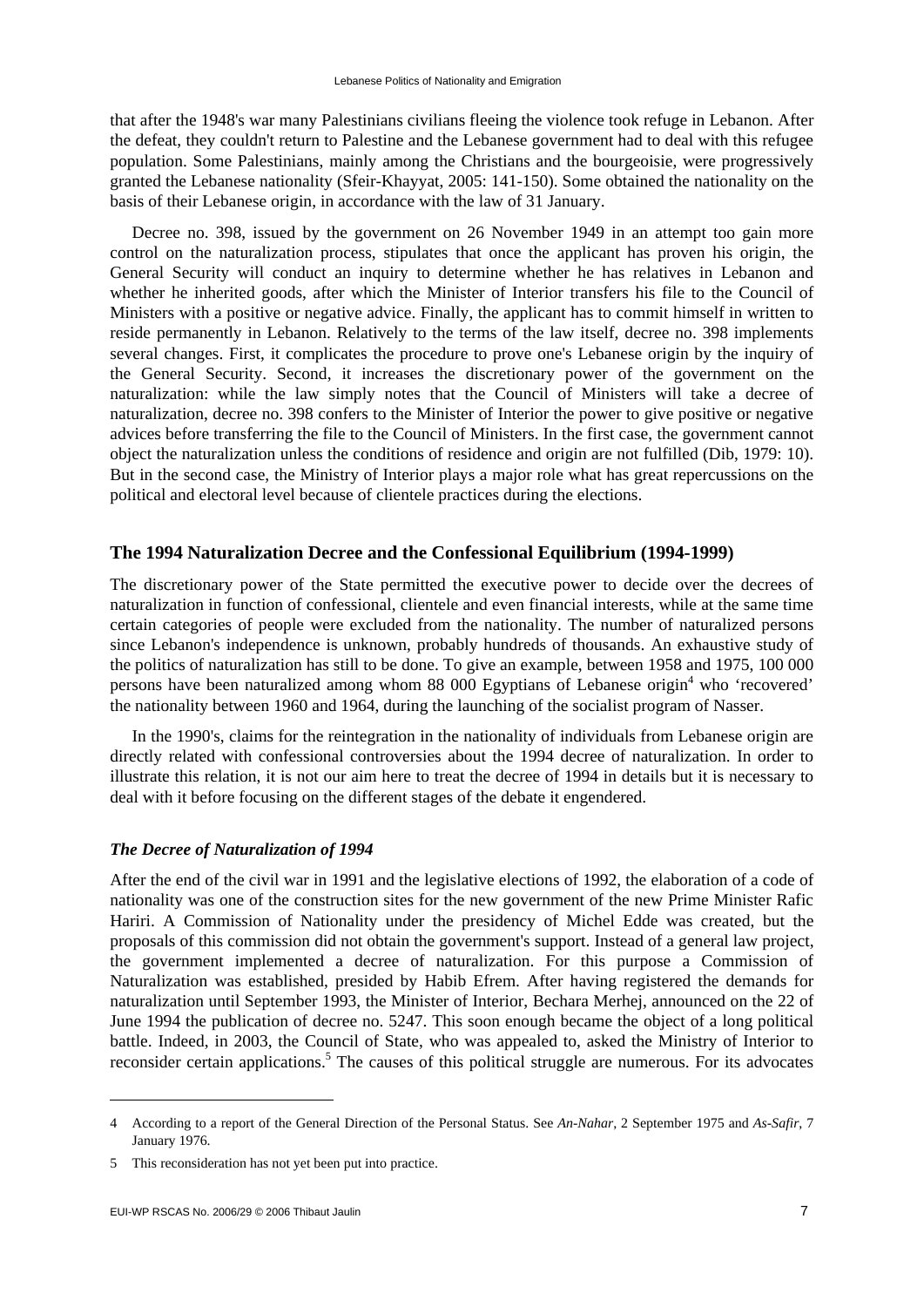this decree corrected a historical injustice by granting the nationality to different groups of individuals, born and residing in Lebanon, to whom nationality had been refused unjustly. For its opponents the decree betrayed the principles of the 'Lebanese formula', since it did not respect the confessional equilibrium, and went too far in the direction of the implantation of Palestinian refugees, since it gave the nationality to some of them. Moreover the decree was considered to have several irregularities, among them the naturalization of foreigners that were not even residing in Lebanon.

The nationality has been given to different groups of stateless people or refugees born in Lebanon or living there since a long time: The Palestinians of the Seven villages, Syrian, Iraqi, Armenian, Turks, groups of Bedouins settled in Lebanon, the Arabs of Wadi Khaled, among others. For the supporters of the decree, these populations were the symbols of passed politics of exclusion, which should be rectified by the decree.<sup>6</sup>

Exactly how many persons were naturalized 1994 is unknown. At the time of the publication of the decree, the Minister of Interior announced simply to have accepted 38 900 applications of individuals and families. Since an application of a family could include a large number of persons, the estimations vary. Soon after the publication of the decree the General Direction of the General Security announced that there had been 91 000 naturalized persons, but other sources mentioned 130 000. In the following months and years, there have been many more estimations; some of them were simply political outdoing/provocations. According to two ways of counting the number of the naturalized can be situated between 108 and 220 thousand (Atallah, 1999: 114).

The confessional distribution is even more uncertain. Under reserve, it is estimated that two third of them were Muslims and one third Christians. Among the Muslim, Sunnites and Shiites were almost equally represented. Some Alawis from Syria also benefited from the nationality. Among the Christians, the Armenian and the Syriac represented the majority but some Greek Orthodox, Greek Catholics and Maronites were also naturalized.

The lack of confessional balance became a central argument in the battle against the decree. In the context of the after war, the argumentation on the confessional equilibrium took the national dialogue about the 'living together' as its reference. In the 1990's, on the basis of a 'will to live together', the 'Lebanese formula' is little by little proclaimed to be a fundamental principle of Lebanese politics. This means that each of the main religious communities, Christian and Muslim, should be equally represented in the Lebanese State disregarding their demographical importance, as the Taef Agreements stipulates. Each should also have a kind of veto on fundamental issues and no major political decision should be taken without reaching a consensus. All decisions concerning nationality and naturalization were considered fundamental because of their consequences on the demographic balance. Therefore, the decree was depicted as illegitimate since it betrayed the spirit of the consensus that characterizes the Lebanese democracy (Frangieh, 2005: 136).

#### *Building up the Contestation*

For its proponents, the President of the Republic, Elias Hraoui, the President of the Council of Ministers, Rafic Hariri and the Minister of Interior, Bechara Merhej, the decree marked the end of a historic injustice of confessional quota. The main loyalist parties supported them: the Amal Mouvement, the Social National Syrian Party (SNSP), the Communist Party, the Najjades. All claimed to be in favor of the promotion of equality before the law and the absence of confessionalism. A representative of the Amal Mouvement, for example, praised the efforts of the President of the

<sup>6</sup> The Arabs of Wadi Khaled are Bedouins who used to migrate between Syria and Lebanon before their settlement in the Bekaa valley. The Seven villages, located next to the border, were initially Lebanese before becoming Palestinian through the agreement between the French and the British early in the Mandate. In 1948 they took refuge in Lebanon and, since then, a juridical and political argument took place to know whether they are entitled to the nationality or not. These Palestinians are Shiites, unlike the majority.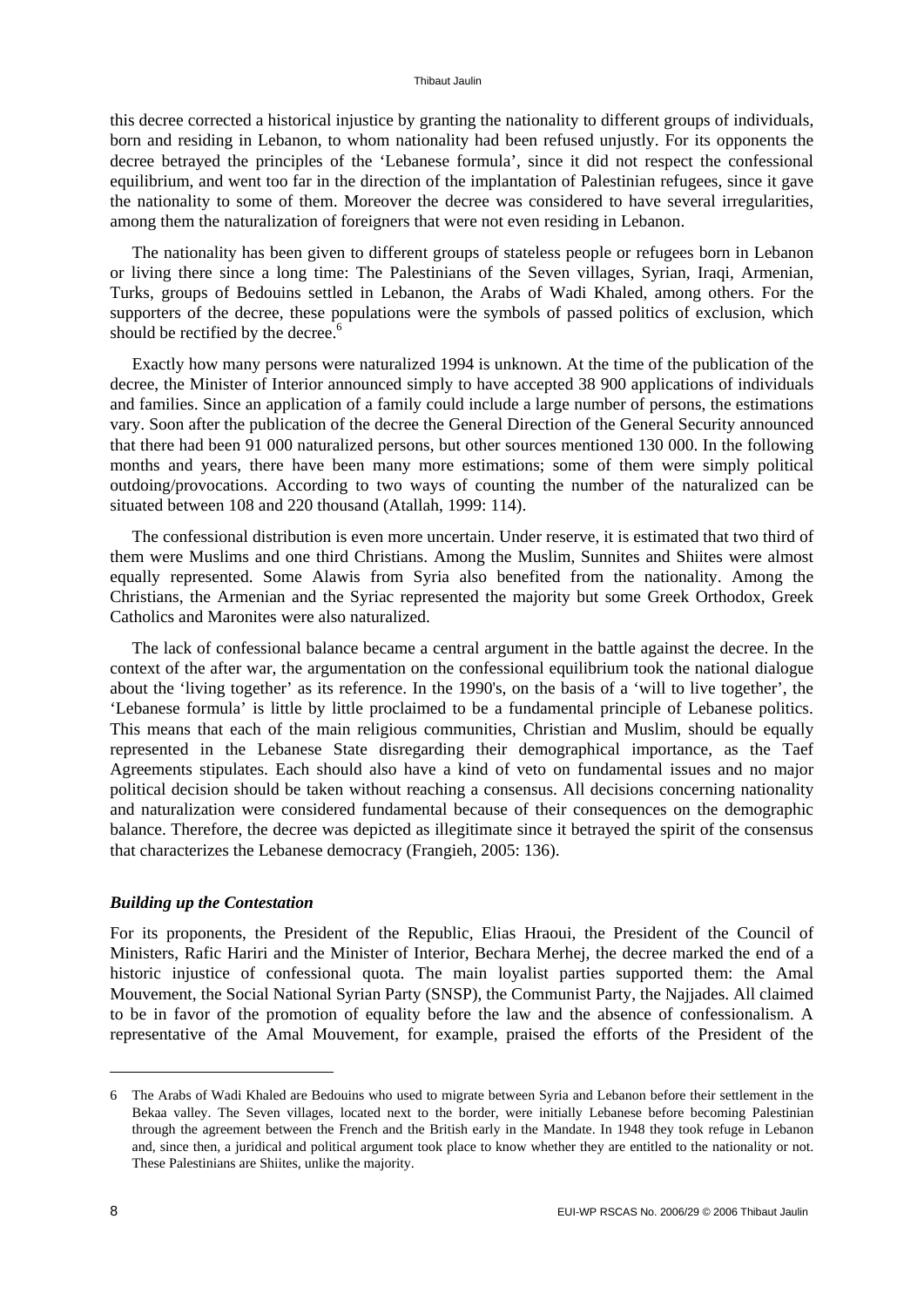Republic: 'to extent the right to the nationality to all those residing on the Lebanese territory and all those who have the right to obtain it.'(*As-Safir*, 24 June 1994)

The SNSP said that it was very pleased that the decree guarantees *'*that the conditions of the national concordance are not those of the confessional concordance' (*As-Safir,* 24 June 1994).

The political decision preceding the decree could have only been taken in a context where the Christians, the Maronites in particular, where politically marginalized. It seems that the Maronite representative within the Commission of Naturalization, Nemetallah Abi Nasr, member in the executive committee and future general secretary of the Maronite League, presented requests of Lebanese from the diaspora, $\bar{y}$  but on the basis of the criterion of residence the Commission of Naturalization refused these requests.

After the official announcement of the decree, Abi Nasr visited to the Maronite patriarch and speaking in the name of the Maronite community declared:

[We demanded] respect for the equilibrium of the confessions while attributing the nationality to those who have the right to obtain it in order to preserve the composition of the Lebanese people for the future. We were surprised by the publication of a decree that attributes the nationality to residents. The numbers that were published in the press were incorrect and the results of the differences in the [confessional] balance are much larger. (…) Between the implantation [of Palestinians], unbalanced naturalization, intensive Christian emigration, (…) is it the aim to create a Lebanon of only one color? (*As-Safir*, 24 June 1994)

To rebalance the decree, he added that 'it is necessary to naturalize persons from Lebanese origin living abroad because they maintain political, social and economical relations with Lebanon.' He did not say it explicitly but implied is the understanding that the latter are mainly Christians.

In the days following its publication, other politicians reacted to the decree. Georges Saade, for the Kataeb, for example, considered 'that this file has to be treated with respect for the principle of equilibrium, and that it is also necessary to take the national interest into consideration. (…) An enlarged national meeting should have preceded the decree in order to establish the basis of the attribution of the Lebanese nationality.' (*l'Orient le Jour*, 28 June 1994)

He also pleaded for the naturalization of individuals from Lebanese origin.

The Maronite patriarch reacted in his dominical sermon following the publication of the decree. He regretted that individuals from Lebanese origin haven't been included and insisted on the importance of the demographic balance for the 'Lebanese formula'. Possibly in a gesture toward the Syriacs and Armenians community, he added that he was pleased with the newly naturalized. Then, three weeks later, he was more severe when he criticized 'the attribution of the nationality to a large number of persons without making the effort to verify whether they have really been filled with the Lebanese spirit, the spirit of forgiving, of democracy, of responsible freedom and respect for Human Rights.'(*l'Orient le Jour,* 18 July 1994)

The declarations of the opposition articulated different themes and referred to the principles of 'living together' mentioned above. First there was the issue of the confessional balance that would threaten the existence of Lebanon if it was not respected. Then, there was the question of the implantation of the Palestinians, at a time that the fate of the refugees was debated in the frame of the Oslo peace process. Thirdly, there was the issue of the Christian exclusion from the political decision making. Finally, they referred to the benefits of naturalization for the nation and therefore to the importance of the 'quality' of the naturalized.

<sup>7</sup> Contrary to what it is said in the press at this time, he pretended to me that he did not presented files of Maronites from abroad. N. Abi Nasr, interview, Jounieh, 27 January 2006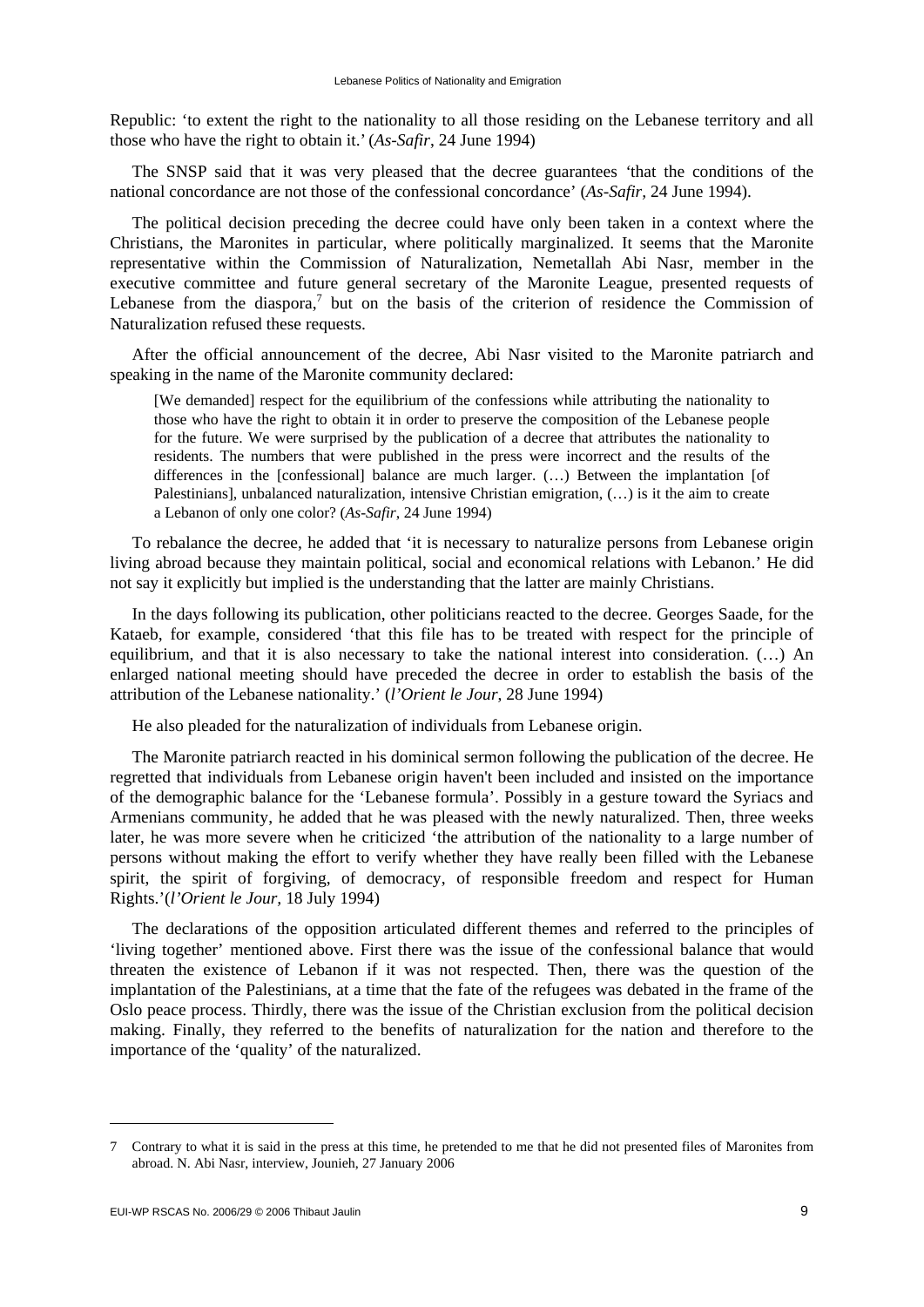At first, the government reacted half-heartedly. Concerning those who the press now calls 'the descendants from Lebanese origin', reference was made to the administrative disorder in the registers of the Civil State due to the civil war, which impeded certain emigrants to acquire the nationality. The promise to solve this problem as soon as possible permitted to avoid the legal debate on the naturalization of individual whose ancestor never exercised there entitlement to option and who would have to come back permanently in Lebanon in order to have the nationality.

Between the end of the summer and the beginning of the fall 1994, three events influenced the evolution of the debate. The first was the outbreak of a serious conflict within the government about the relocation of Palestinian families living in the center of Beirut and chased away because of the works of reconstruction. A project to reinstall them in permanent housing was seen as a prelude to the implantation of Palestinian refugees. Walid Joumblatt, Minister of the Displaced and proponent of relocation, was vividly criticized by the Minister of Information Michel Samaha, who one year later attacked the decree of naturalization after leaving the government. In the Christian public opinion, this debate incited fear about their being outnumbered demographically after an inevitable implantation. A columnist of the daily newspaper *l'Orient le Jour* even presented the potential recovering of the nationality of descendants from Lebanese origin as a compensation and prelude to implantation.<sup>8</sup> The second event was the action of the Maronite League appealing to the State Council to cancel the decree. At this time the League did not aim at obtaining the improbable revision of the decree but only positioned itself against the government. As mentioned above, seven years later the State Council demanded the revision of certain files. The third event was the replacement of Bechara Merhej by Michel Murr at the Ministry of Interior. With Murr, the government proposed a new decree of naturalization, the 'annex', compensating the confessional imbalance of the first. For the new Minister the annex was a tool for his political and electoral games and in the following years it encountered increasing opposition.

#### *The Games of the Ministry of Interior*

In 1996 legislative elections took place. The distribution of civil status certificates to the naturalized has started the previous year under supervision of Michel Murr. A few months before the legislative elections, the press revealed several cases of 'parachuting', that-is-to-say the registration of groups of newly naturalized persons on electoral lists of constituencies where they don't reside. Confronted with the denunciation of irregularities and clienteles' practices, Murr created a commission within his Ministry to investigate. The regulations of this commission gave it the right to withdraw the nationality of a person who was recently naturalized, if the place of registration on the electoral list did not correspond to the place of residence. This clearly shows the double game of Michel Murr. The aim of the commission was by no means to investigate the 'parachuting' but, on the contrary, to assure the political loyalty of Murr's clientele.<sup>9</sup> It was, indeed, in Murr's electoral constituency of the Metn that the instrumentation of the vote of the naturalized was most obvious (Verdeil, 2005:14). At the same time, Murr seduced the public opinion with his promise of an annex, which he never kept. It was the same commission, investigating the 'parachuting' that also received the demands of naturalization for the annex that he promised to publish in September 1996.

In January 1997, the debate resurged after the newspaper *al-Diar* published a list of more than 2000 names of South African Maronites of Lebanese origin demanding the nationality. The front page titles 'After Murr's negation on the existence of emigrants' demands for naturalization *Al-Diar*

<sup>8</sup> See Emile Khoury's articles in *l'Orient le Jour*: 'Naturalisation, émigrés, réfugiés : A tout prendre un même problème' on 14 July and 'Le maintient de la présence palestinienne toujours en vedette' on 26 August 1994.

<sup>9</sup> In Lebanon, people usually vote in the place of origin of their family and not in their place of residence. Despite the fact that the vote is confidential, one can retrace the origin of the ballots, at least per extended family, during the counting of the results, if sufficiently informed on the intentions of the voters.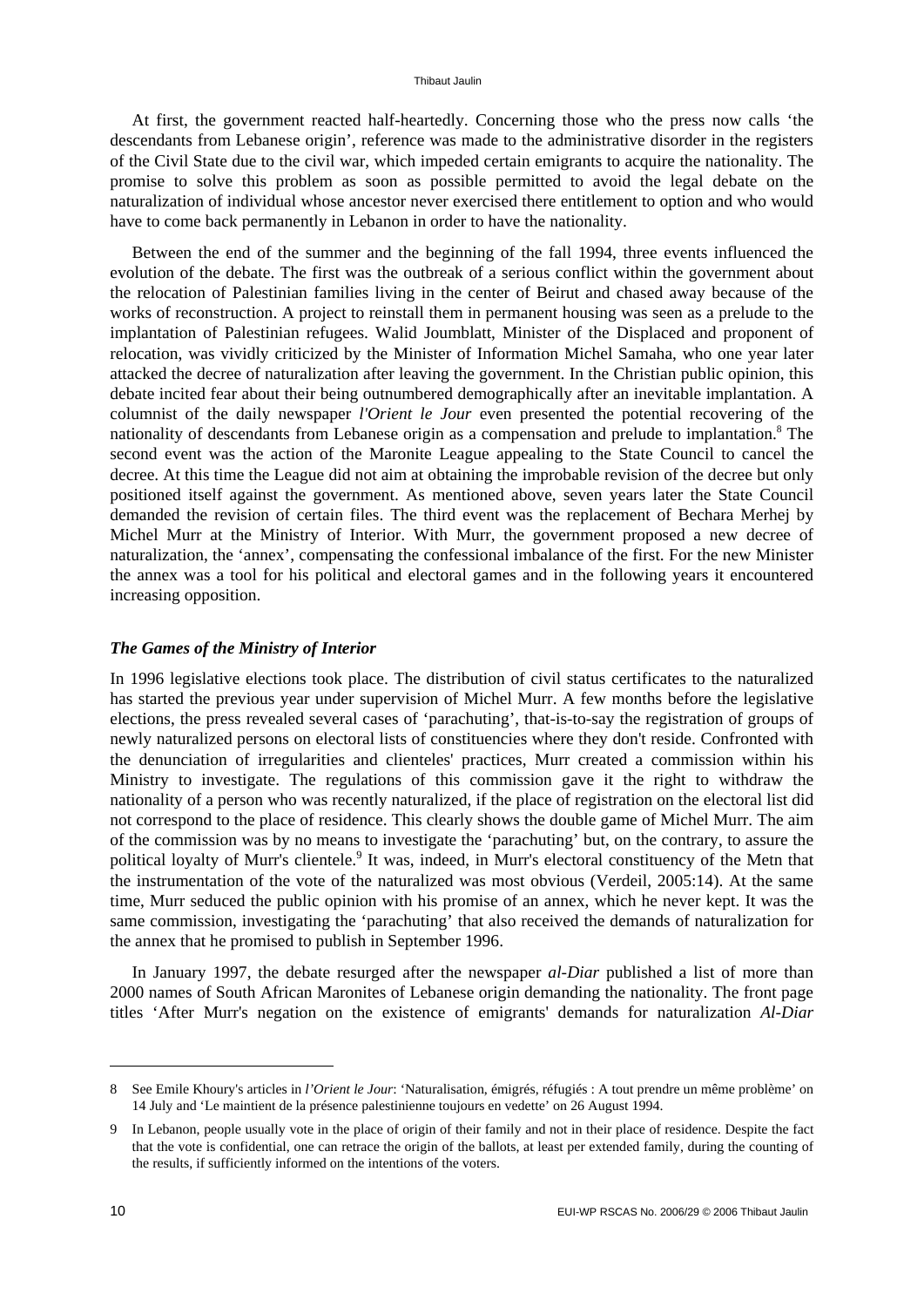publishes the names and figures of a memorandum of the embassy: 521 files for 2036 descendants of Lebanese origin in South Africa ask to recover the nationality.' (*Al-Diar*, 14 January 1997)

Michel Murr apologized and repeated his promise for the annex and announced that within two months the deposit of demands for naturalization would start. He had to abandon his project again because it soon met with strong criticism from all political sides. The Council of Muftis under the presidency of Sheikh Mohammad Rashid Kabbani criticized the principle of confessional adjustment. The Maronite League and the Maronite Church called for a revision of the decree and the Minister of Foreign Affairs, Fares Boueiz, on the side of the opponents, asked for a new law instead of a decree to facilitate the naturalization of the persons of Lebanese origin.

Later on, during the summer, Michel Murr seemed to take sides with the President of the Republic, Elias Hraoui, who prepared an official visit to Brazil. In the end of August, one week before his departure, Hraoui tried to pass a law project. According to the text,'every person of Lebanese origin, who lives abroad and did not opt for the nationality, has the right to demand it. This demand will be granted by decree on the advice of the Minister of Interior'(*l'Orient le Jour*, 30 August 1997).

This project, which confirmed the key role of the Minister of Interior in the naturalization process, soon encountered strong opposition from several ministers close to Rafic Hariri, such as Walid Joumblatt. In provocative declarations, the latter demanded the naturalization of those living in Lebanon and denounced a project that harms the national unity. Like in 1994, the debate was set in the framework of the Palestinian implantation and the confessional balance. President Hraoui finally gave in but one year later, at the end of his mandate, in November 1998, there was again question of adopting the annex. This project encountered stronger resistance among the Christian opposition for several reasons. First, the annex would regulate the situation of a few thousands of individual but it would leave unsolved, legally speaking, the question of the millions of persons from the Lebanese Diaspora. Second, it would not have been strategic to accept a compromise at a time when the Council of State was still studying the appeal of the Maronite League against the decree of 1994. A final explanation could be that the Christians were politically divided and marginalized after the war and the boycotted elections in 1992 and the locked ones in 1996. They suffered from a lack of legitimacy. The rejection of the decree and of any compromises became a symbol of political determination. In this sense it may have helped the creation of a unified Christian opposition, as it finally appeared under the patronage of the Maronite Patriarch at the Gathering of Kornet Chehwan.

### **Jus Sanguinis** *and* **Jus Solis***: Juridical Debates*

The 1994 decree of naturalization caused many political controversies but it also initiated many legal commentaries that raise broader questions about the principle upon which the Lebanese nationality should be based. As it has been said, the decree turned residence into the main criterion of naturalization, which refers to *jus solis* in opposition with *jus sanguinis*. Migrations challenge this position and it is not by chance that several studies of Lebanese Law refer in their introduction or foreword to the issue of the relation between nationality and emigration. Wajdi Mallat, for example, underlines the importance of the Lebanese migration and its implications on the norms of nationality (Abu Dib, 2001: *foreword*). As to Jean Baz, he defends the idea that the right of the blood imposes itself as the basic principle for the nationality for any state with a high percentage of emigration (Baz, 1969: *foreword*).

In the following, we'll focus on the law that obliges those of Lebanese origin who wants to acquire the nationality to permanently return in Lebanon (article 2 of the law of 31 January 1946). It was mentioned above that this condition is not as hard as it appears but its importance does not lie in its application but in the legal norm that it installs. The spirit of this law says that national belonging should coincide with residence, contrary to article 34 of the Lausanne's treaty which offered the Ottoman emigrants two years to become Lebanese nationals without being obliged to return to Lebanon. The many extensions of the delay, in 1937 and in 1952, permitted again to do so.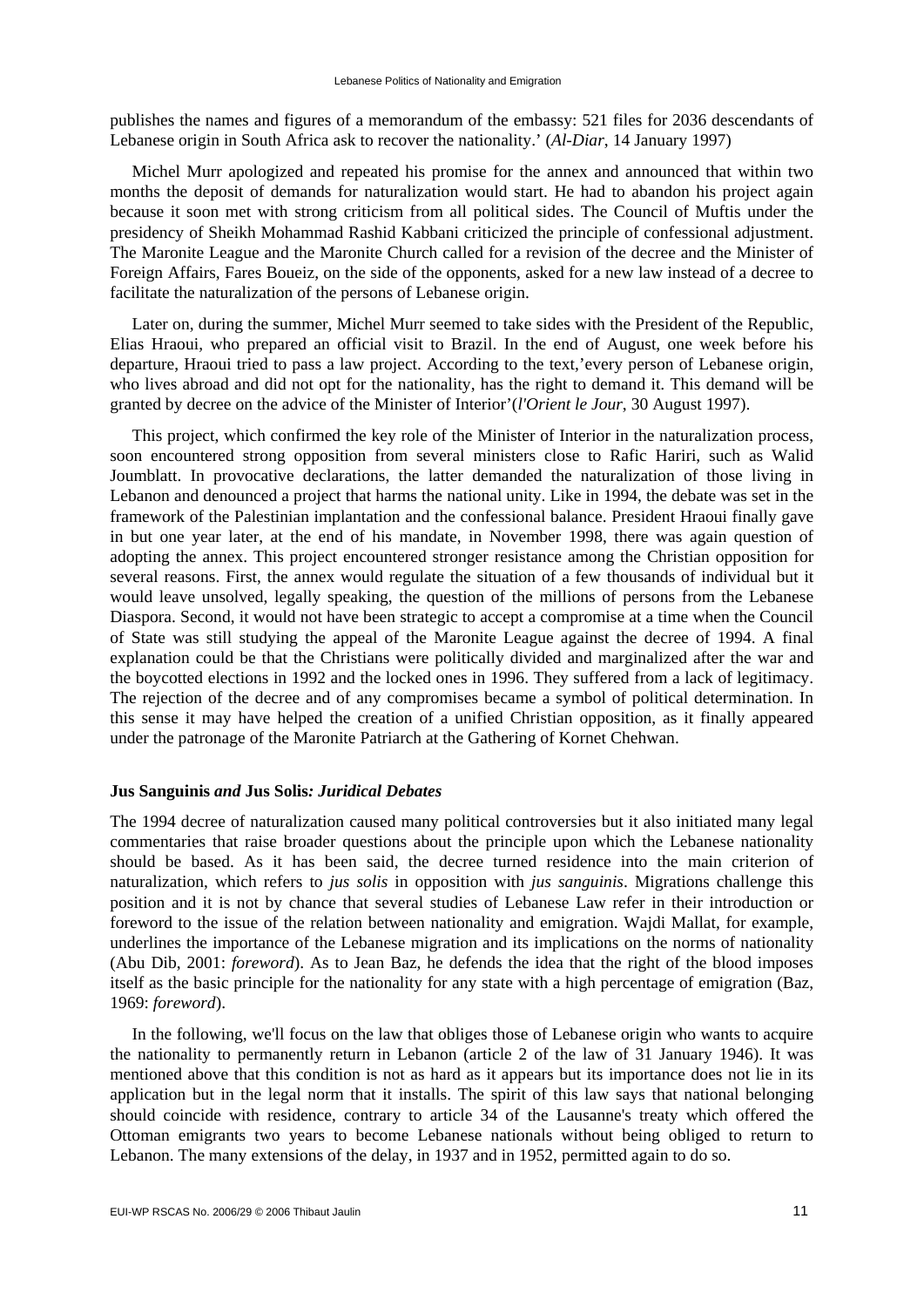This normative change also has practical consequences. If the law admits that any individual with Lebanese origin may become a Lebanese national without even coming in Lebanon it means that persons or organizations can organize census among the Lebanese diaspora and collect demands for the nationality. The mass naturalization that would follow could have important consequences for the electoral, political and confessional balances. In 2003 Abi Nasr presented a draft law that rephrased parts of article 2 of the law of 31 January 1925 and decree 398 of November 1949 but instead of the condition of permanent return it asked for a minimal residency of three months in Lebanon.<sup>10</sup> This proposition constitutes a compromise in the tension between a territorial and an affiliative definition of the Lebanese nationality. This tension is also reflected in analyses of the Lebanese law. To illustrate the different positions I'll compare two different studies.

The first analysis is from Badaoui Abu Dib, author of the Lebanese Nationality. Abu Dib presents himself as non-partisan and supporter of a free Lebanon (interview, Beirut, 26 November 2003) but his analysis is clearly politically oriented. The second analysis is a report of the Consultative Center for Studies and Documentation, the center of research of the Lebanese Hezbollah.

For Abu Dib, the limitation in time of the entitlement to option and the obligatory return do double injustice to the emigrants who are persons of Lebanese *blood* to whom nationality is a right. In reference to the decree of 1994 he considers that the nationality was arbitrary and excessively given to Arab refugees.

The big majority of individuals of Lebanese origin, living outside of Lebanese territory, has not opted/ for the nationality, despite the fact that they are emigrants and sons of emigrants. Its cause is the weakness of the Lebanese diplomatic services in the countries of emigration. (…) This is how only a minority of Lebanese emigrants have opted for the nationality even if they outnumber the resident population. As to the law of the 31st of January 1946, it is far from filling the gap or changing the past (…). If the proportion of Lebanese emigrants who opted for the nationality is minimal, the amount of emigrants in North and South America, who returned permanently to Lebanon, is almost zero, contrary to the quantities of persons arriving in Lebanon from certain Arab countries after political crises. Lately, nationality has been assigned to persons without distinction, without care and in a administratively and legally arbitrary way. (Abu Dib, 2001: 123)

In the text of the Consultative Center for Studies and Documentation the naturalization of individual from Lebanese origin is presented as a confessional claim. Contrary to Abu Dib, the author sees the obligation of a permanent return not as an injustice but as a guarantee of national loyalty. He argues that Lausanne's Treaty stipulated that emigrants should return to Lebanon if choosing the nationality, but incorrectly refers to article 31 to 33, concerning those who where living in a territory formerly included in the Ottoman Empire, instead of article 34concerning migrants abroad and which did not mention the transfer of residence. His argument, that article 2 of the law of 31 January 1946 is in conformity with the norms of the Treaty of Lausanne, is therefore misleading. Furthermore, he insists on 'the necessity to link the right of the blood with the right of the soil for all emigrants willing to recover the Lebanese nationality'*.* This idea of the double condition of blood and soil is inspired by an approximate translation of the terms *jus sanguinis* and *jus solis*. In Arabic, these notions are usually translated as *rbât al-dam* and *rbât al-ard* what can also be understood as 'blood-bond' and 'soil-bond'. While normally jurists mention the Latin expression with the Arabic translation, this is not the case here. The notion of *jus*, right, loses its sense and is substituted by the notion of condition. The obligation of residence for individuals of Lebanese origin who ask for the nationality cannot be called *jus solis* as the author does. Part of the debate on the right of the soil should therefore be understood in the light of this semantic misunderstanding of which this text is not the only example. Finally, in reference to the naturalization issue the author stresses that the purpose of the 1946's law was not only

<sup>10</sup> This initiative goes hand in hand with another draft law providing the election of 12 new members of Parliament representing the Lebanese elected by those who carry the nationality and reside abroad. This proposal also marks an evolution in the direction of a compromise in regard to previous claims demanding the addition of the votes abroad to the original constituencies of the voters.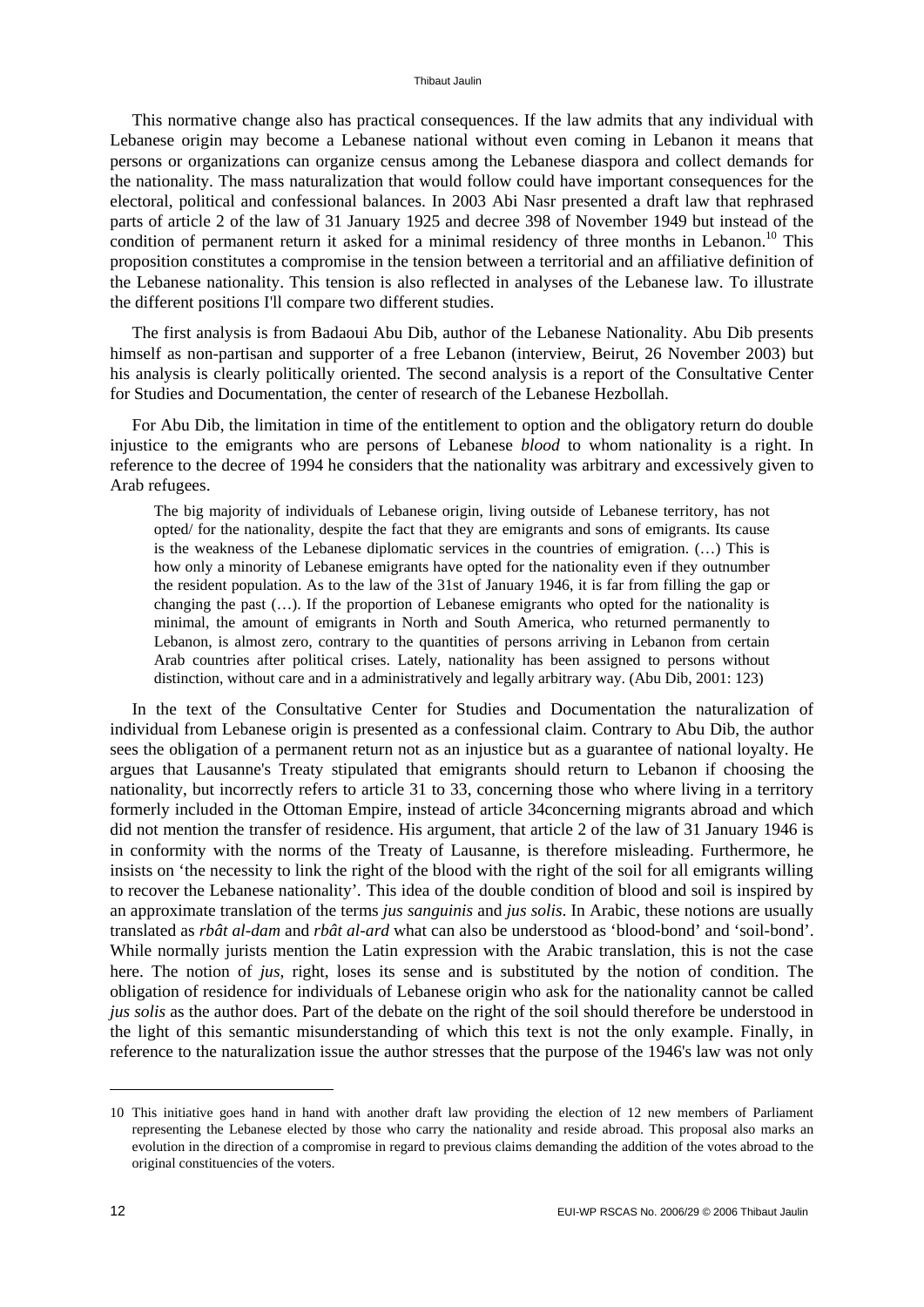to guarantee the loyalty of the naturalized but also to avoid massive naturalization organized and manipulated at State level.

The Treaty of Lausanne and the ruling gave (the Lebanese nationality) to the Ottoman individual who was not living on the territory on the 30th of August 1924, if he manifested his desire to obtain it by using his entitlement to option. (…) It is evident from the study of articles 31 and 32, in accordance with article 33, that the Treaty of Lausanne based the Lebanese nationality on two basic principles the right of the blood and the right of the soil (…) [Article 2 of the law of the 30th of January 1946 and ruling 398] confirm the necessity to link the right of the blood with the right of the soil for all emigrants willing to recover the Lebanese nationality. In our opinion this link between blood and residence points to the importance of the loyalty of the Lebanese to his country and his reintegration in the society. This condition excludes that the recovery of nationality is only based on the right of the blood.  $($ ...) In our opinion, the condition of a permanent return  $($ ...) prevents to abuse the Lebanese abroad [those who don't carry the nationality]. Indeed this text poses two principles. According to the first, the State should not search for the Lebanese abroad in order to naturalize them and, according to the second, nationality is based on loyalty and is not a gift. (Consultative Center for Studies and Documentation, 1996: 2)

These two analyses of the restitution of the nationality to persons of Lebanese origin reflect some of the main classical Lebanese divisions, at confessional and political level. Both texts denounce arbitrary naturalizations as political decisions and both try, not very successfully, to refer to legal arguments to justify their positions. It is first of all the intensity of the political conflict with its concern for the confessional balance that accounts for the lack of consensus concerning the norms of nationality.

#### **Conclusion**

Recently, in May 2006, the government proposed a draft law, so-called 'the card of the emigrant', to grant 'the emigrants who don't have the nationality different rights, as the exemption of visa and the possibility to acquire a property, except the political rights.' (*L'Orient le Jour*, 12 May 2006). A few weeks later, the National Commission for the Electoral Law recommended that the Lebanese nationals residing abroad should participate in the legislative election by voting in the Lebanese embassies and consulate.

These two examples illustrate the regular resurgence of questions related to the Lebanese abroad in political debates in Lebanon. A detailed analysis of these and other examples would show, in a additional way as the examples discussed in this paper, that the issues at stake are related with normative definitions ('who is Lebanese?), legal prescriptions (who is eligible to the nationality?), electoral organization (who can vote and how?), and economic interests (remittance, tourism and real estate). We recommend that further research on these debates focus on the relation between nationality and citizenship.

Dr. Thibaut Jaulin Institut d'Etudes Politiques. Aix en Provence, France and Institut Français du Proche Orient , Beirut, Lebanon

Email: tjaulin@yahoo.fr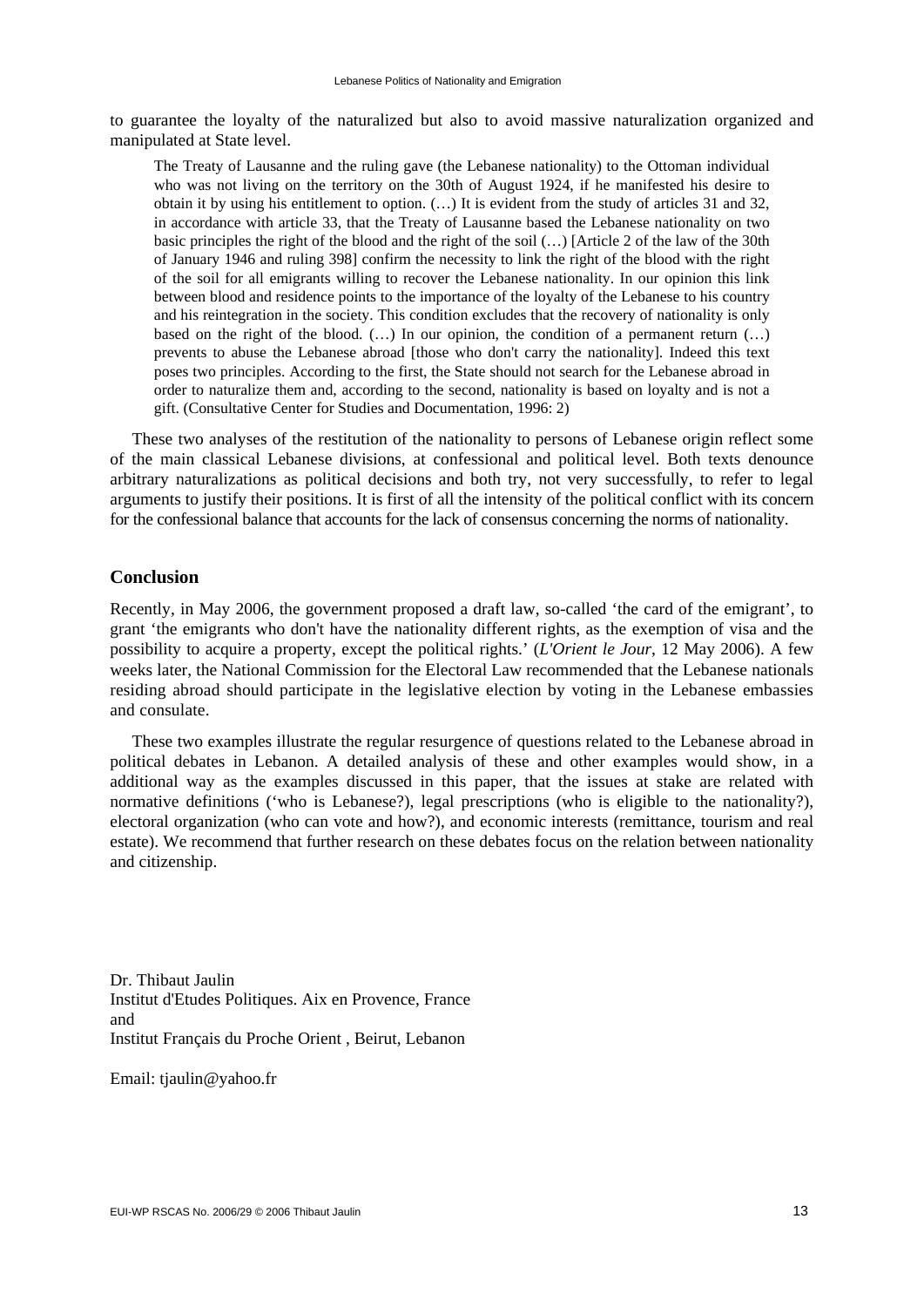#### **References**

Abu Dib, B. 2001 [new ed.]. *The Lebanese Nationality*. Beirut: Legal Editions (in Arabic)

- Atallah, T.G. 1999. 'Realities and Numbers on the Benefiting. Total Absence of Human and Civil Dimensions', in: W. Moubarak, A. Messara, S. Joseph, *Construction of Citizenship in Lebanon*. Beirut: Publications of the Lebanese American University, pp.113-128 (in Arabic)
- Baz, J. 1969 [2nd ed.]. *Etude sur la nationalité libanaise*, Beirut: F. Biban
- Beydoun, A. 1984. *Identité confessionnelle et temps social chez les historiens libanais contemporains*, Beirut: Publications de l'Université libanaise
- Bookman, M.Z. 1997. *The Demographic Struggle for Power. The Political Economy of Demographic Engineering in the Modern World*. London: Frank Cass
- CARIM (Euro-Mediterranean Consortium for Applied Research on International Migration) [online] available on: <http//www.carim.org>
- Chami, J.G. 2002. *Le Mémorial du Liban: le Mandat de Béchara el-Khoury* (1943-1952). Vol. 2. Beirut: Editions Chami
- Consultative Center for Studies and Documentation 1996. *Nationality and Naturalization in Lebanon: Factual and Legal Study*. Beirut (in Arabic)
- Consultative Center for Studies and Documentation 1998. *Legal Opinion on the Question of the Naturalization of Emigrants*. Beirut (in Arabic)
- Dib, G. 1979. 'Migration and Naturalization Laws in Egypt, Lebanon, Syria, Jordan, Kuwait and the United Arab Emirates (Part II: Naturalization Laws)', *Population Bulletin of the United Nation Economic Commission for Western Asia,* (16), pp.3-18
- Fargues, P. 2006. 'International migration in the Arab region: trends and policies', *Expert Group Meeting on International Migration and Development in the Arab Region: Challenges and Opportunities*, Beirut: ESCWA, 15-17 May 2006 [online] available on: <http://www.un.org/esa/population/publications/EGM\_Ittmig\_Arab/P09\_Fargues.pdf>
- Firro, K.M. 2003. *Inventing Lebanon: Nationalism and the State under the Mandate*. London: I. B. Tauris
- Foucault M. 1997. *Il faut defender la société*. Cours au collège de France (1976), Paris: Gallimard & Seuil
- Frangieh, S. 2005. 'Etat et guerre religieuse : le Liban, l'action du Hezbollah, et la question chiite', *Esprit*, 314, May, pp.129-140
- Gellner E. 1998. Nations et nationalismes, Paris: Payot, 1989
- Information International 2001. *Facts about Lebanese Emigration*. Beirut, 1-7 november
- Leca, J. 1992. 'Nationalité et citoyenneté dans l'Europe des immigrations', in J. Costa-Lascoux and P. Weil, *Logiques d'Etats et immigrations*, Paris: Editions Krimé, pp.13-57
- Maktabi, R. 1999. 'State Formation and Citizenship in Lebanon. The Politics of Membership and Exclusion in a Sectarian State', in N.A. Butenschon, U. Davis, M Hassassian (eds.), *Citizenship and the State in the Middle East: Approches and Applications,* Syracuse: Syracuse University Press, pp.146-178

Maronite League [online] available on: <http//www.maronite-league.org.lb>

Sfeir-Khayat, J. 2005. *Les premiers temps de l'installation des Palestiniens au Liban*. Paris: Doctorat de l'INALCO